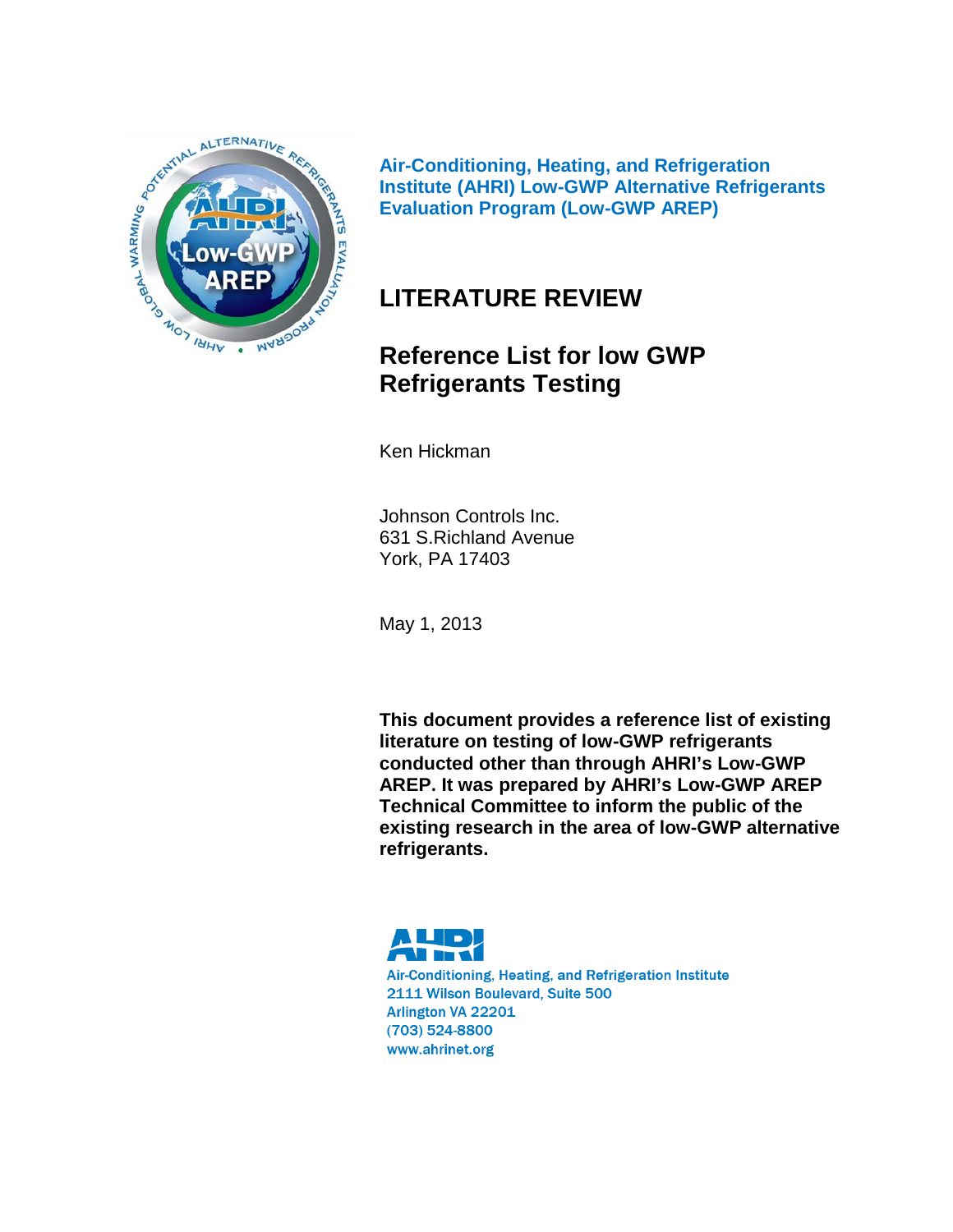## **Reference List for Low GWP AREP "Natural and New Refrigerants" Literature Review**

A team was formed as part of the Low-GWP Alternative Refrigerants Evaluation Program (Low-GWP AREP) to select and compile "existing works of good quality" that provide performance test information on "natural refrigerants" and low-GWP fluorinated refrigerants with comparison to the performance of an HCFC or HFC refrigerant as a "baseline". The test information can take the form of compressor calorimeter tests, drop-in system tests, or soft-optimized system tests for air-conditioners, heat pumps, dehumidifiers, chillers, water heaters, ice makers, and refrigeration equipment. Including this information with the Low GWP AREP results is intended to provide a convenience for users. A second purpose is to identify any gaps in the data for "natural refrigerants" or low-GWP fluorinated refrigerants that may warrant testing.

What follows is a list of papers that provide test results for many refrigerants of interest for the Low GWP AREP program. Short descriptions of the tests and tested refrigerants are given for most papers.

As the literature review progressed, categories were added for heat transfer data for the "natural refrigerants" and for the new refrigerants being evaluated in the Low GWP AREP Program. Reports on system and compressor tests with the new refrigerants are included as well.

Some papers included here provide test results and heat transfer measurements obtained with R-744  $(CO<sub>2</sub>)$  as the refrigerant. This refrigerant has been studied extensively in recent years. Just a few of the R-744 papers that are available are included here.

## **Systems Tests**

#### **Air Conditioning**

[aki10] Akira, F., Tsutomu, S., Shigehiro, S., and Yoshikazu, K., "Application of Low Global Warming Potential Refrigerants for Room Air Conditioner", 2010 International Symposium on Next-Generation Air Conditioning and Refrigeration Technology, Japan

[apr09] Aprea, C. and Maiorino, A., "Heat Rejection Pressure Optimization for a Carbon Dioxide Split System: An Experimental Study", Applied Energy, Vol. 86, 2009, p.2373-2380. A split system air conditioning prototype operating with CO2 refrigerant, two compressor stages, and an internal heat exchanger (IHX) was used in this project. At an evaporating temperature of  $5^\circ$  C and gas cooler outlet temperature of 30 $^{\circ}$  C with 80 bar operating pressure, the cooling capacity is approximately 3 kW. Air was the heat transfer fluid for both the evaporator and the gas cooler. An EEV connected in series with a back pressure valve was used as the throttling device to improve evaporator operation when load changes. Optimum pressure level for the gas cooler vs. external ambient temperature was determined for ambient temperatures of 25 $^{\circ}$ , 30 $^{\circ}$ , and 35 $^{\circ}$  C.

[cav05] Cavallini, A., Cecchinato, L., Corradi, M., Formasieri, E., and Zilio, C., "Two Stage Transcritical Carbon Dioxide Cycle Optimization: A Theoretical and Experimental Analysis", International Journal of Refrigeration, Vol. 28, 2005, p.1274-1283. Tests were run with a reciprocating two-stage compressor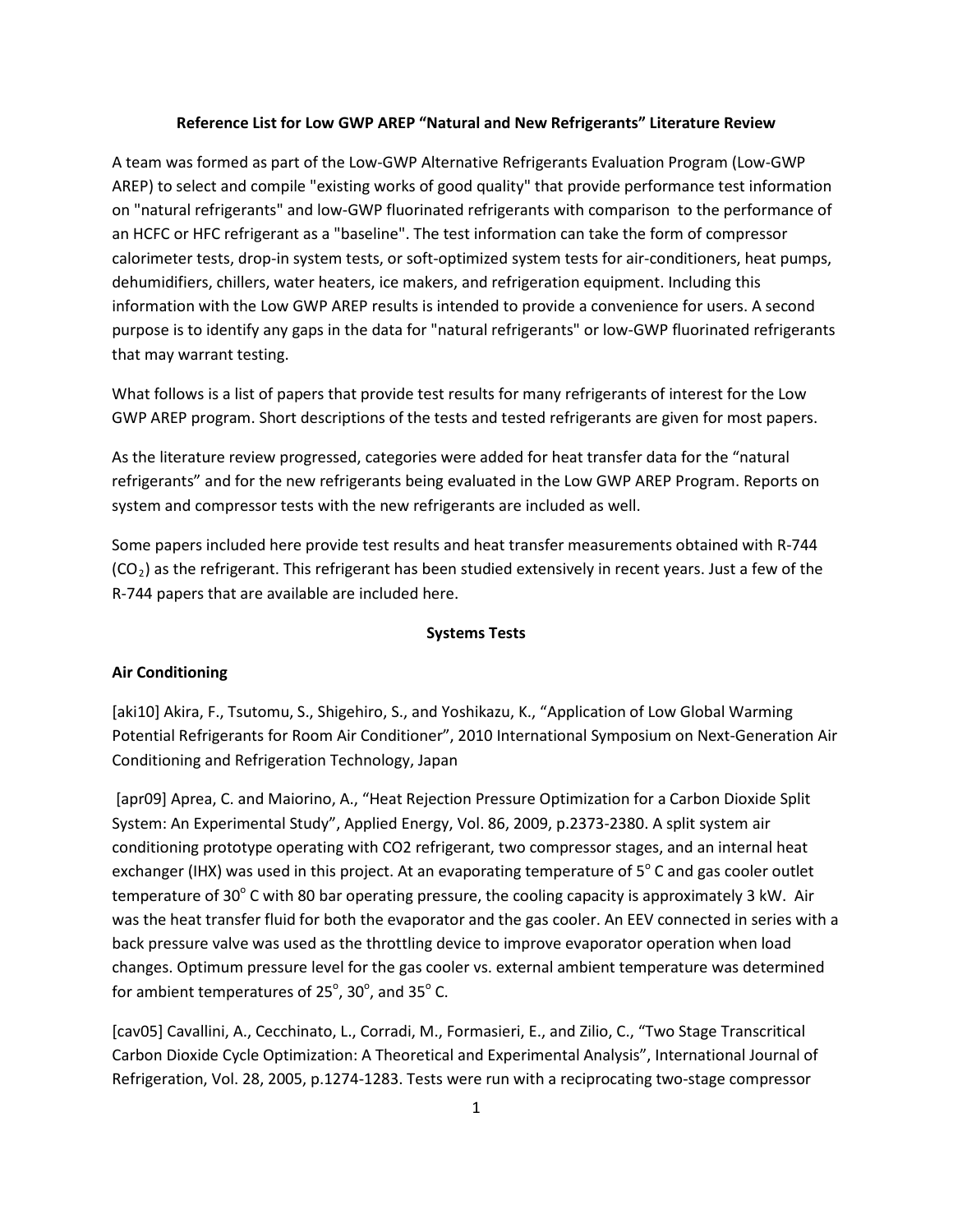using CO2 as the refrigerant. The system was equipped with external gas intercooling between the two compressor stages and a back-pressure valve as the throttling device. The test conditions were chosen in the range of air-conditioning applications: evaporator saturation temperature 2.7 $\degree$  C, evaporator outlet temperature 8 to  $10^{\circ}$  C, and gas cooler outlet temperature 33 $^{\circ}$  C. The evaporator and gas intercooler were fin-tube coils with air as the external fluid. The results confirmed that an optimum gas cooler pressure gave maximum COP in the transcritical cycle. The effect of temperature of the secondary fluid in the intercooler was evaluated as well.

[cho00] Cho, H., Baek, C., Park, C., and Kim, Y., "Performance Evaluation of a Two-Stage CO2 Cycle With Gas Injection in the Cooling Mode Operation", International Journal of Refrigeration, Vol. 32, 2000, p.40- 46. This study investigated the performance of two-stage CO2 cycles with and without gas injection and with optimal control of the EEV opening in a two-stage cycle with gas injection. The test conditions were for a comfort cooling application. The refrigerant charge amount, compressor drive frequencies, and EEV openings were varied to determine the optimum conditions for COP and cooling capacity.

[cho07a] Cho, H., Ryu, C., and Kim, Y., "Cooling Performance of a Variable Speed CO2 Cycle with an Electronic Expansion Valve and Internal Heat Exchanger", International Journal of Refrigeration, Vol. 30, 2007, p.664-671. This study measured the performance of a CO2 air conditioning system equipped with a variable-speed scroll compressor, finned tube gas cooler and evaporator, an electronic expansion valve and an internal heat exchanger (IHX) with varying length. Cooling performance was measured at standard indoor test conditions of  $27^{\circ}$ C DB/19.5°C WB and outdoor conditions of  $35^{\circ}$ C DB/24°C WB. First, the optimum charge was determined for the system. Then tests were conducted by varying the compressor speed, EEV opening, and IHX length at the optimum charge condition.

[dev05] Devotta, S., Padalkar, A.S., and Sane, N.K., "Performance Assessment of HC-290 as a Drop-In Substitute for HCFC-22 in a Window Air Conditioner", International Journal of Refrigeration, Vol. 28, Issue 4, June 2005, p. 594-604. Capacity and COP data are provided for a window air conditioner using R-22, the design refrigerant, and for R-290 as a drop-in refrigerant.

[elb08] Elbel., S., and Hrnjak, P., "Experimental Validation of a Prototype Ejector Designed to Reduce Throttling Losses Encountered in Transcritical R744 System Operation", International Journal of Refrigeration, Vol. 31, 2008 p. 411-422. An ejector improved the COP and cooling capacity by up to 7% and 8% respectively in a transcritical CO2 system. The ejector performed with a higher efficiency when the high-side pressure was relatively low. Despite lower ejector efficiencies the COP increased as the high side pressure increased as a result of reducing the motive nozzle throat area in the variablegeometry ejector.

[end10] Endoh, K., Matsushima, H., and Takaku, S., "Evaluation of Cycle Performance of Room Air Conditioner Using HFO-1234yf as Refrigerant", International Refrigeration and Air Conditioning Conference, Purdue University, 2010. An R-410A room air conditioner/heat pump with a rated cooling capacity of 4 kW was used for the tests. Baseline tests were run with R-410A. Then drop-in and optimized system tests were conducted with R-1234yf. Cooling mode test conditions were 27 $\degree$ C dry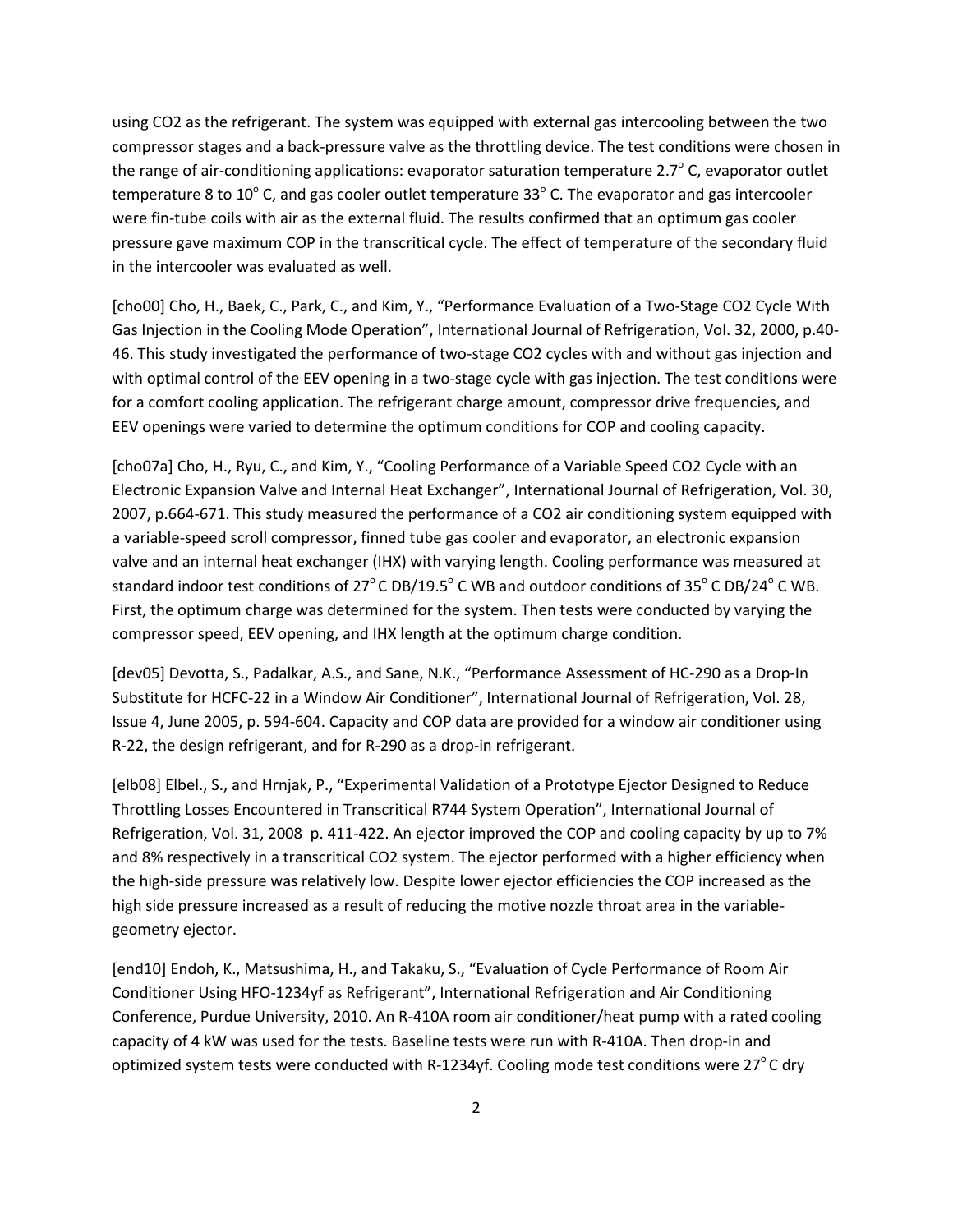bulb, 19 $^{\circ}$  C wet bulb, and 35 $^{\circ}$  C outdoor air. Heating mode test conditions were 20 $^{\circ}$  C dry bulb, 15 $^{\circ}$  C wet bulb (indoors), and  $7^\circ$  C outdoor air.

[fuj10] Fujitaka, A., Shimizu, T., Satao, S., and Kawabe, T., "Application of Low Global Warming Potential Refrigerants for Room Air Conditioner", 2010 International Symposium on Next-Generation Air Conditioning and Refrigeration Technology, Tokyo, February 2010. A 4 kW room air conditioner/heat pump was tested in cooling mode and heating mode with R-410A as the baseline refrigerant and R-1234yf as the low GWP alternative. Drop-in tests with R-1234yf employed increased compressor speed to make up in part for the lower volumetric cooling capacity of the refrigerant. Tests also were performed with R-32/R-1234yf mixtures ranging from 10% R-32 to 50% R-32.

[har10] Hara, H., Oono, M., and Iwata, I., "Experimental Study of Low GWP Refrigerants for Room Air Conditioners", 2010 International Symposium on Next-Generation Air Conditioning and Refrigeration Technology, Japan

[hic12] Hickman, K., "Alternatives to High GWP HFC Refrigerants: Chiller Applications", ASHRAE/NIST Refrigerants Conference, Gaithersburg, MD, October 29-30, 2012. This paper includes several test results for low-GWP refrigerants in chillers. A drop-in test was conducted on a 70 ton production aircooled chiller with three scroll compressors in each of two circuits. Performance with R-32 was compared to performance with the design refrigerant, R-410A. An R-134a water-cooled centrifugal chiller with a rated capacity of 560 tons was tested with XP10 as indicated in the following reference [kon12]. In a test for the Low-GWP AREP program, an air-cooled water chiller/heat pump with a design cooling capacity of 4.8 tons (16.9 kW) was used to test a number of low-GWP refrigerant alternatives. The unit originally was designed to use R-22 or R-407C but it was refitted with a compressor and expansion valve designed for R-410A. Refrigerants tested include R-410A, R-32, DR-5, ARM-70, L-41a, L-41b, and HPR1D. The results can be found in Report SDO13 included with the Low-GWP AREP Program Test Reports from AHRI.

[kon12] Kontomaris, K., Kauffman, J.P, and Kulankara, S., "A Reduced GWP Replacement for HFC-134a in Centrifugal Chillers: XP10 Measured Performance and Projected Climate Impact", International Refrigeration and Air Conditioning Conference, Purdue University, July 16-19 2012. The performance of XP-10, a lower-GWP refrigerant (GWP of 600-650), was measured at full and part-load conditions in a centrifugal chiller designed for R-134a. Energy efficiencies with XP-10 were close to those of R-134a, resulting in an 0.6% higher energy consumption for XP-10 when integrated over a representative load profile as described by AHRI Standard 550-590. It is concluded that XP-10 can be considered a near dropin replacement for R-134a in centrifugal chillers.

[koy08a] Koyama, S., Xue, J., Takata, N., and Kuwahara, K., "An Experimental Study on the Cooling Performance of a CO2 Cycle with an Internal Heat Exchanger", Eighth IIR Gustav Lorentzen Conference on Natural Working Fluids, Copenhagen DK, 2008. An experimental facility with a 2 kW cooling capacity was operated at full capacity with gas cooler inlet temperature of 30 $^{\circ}$  C and outlet temperature of 45 $^{\circ}$  C. Two sets of evaporator conditions were tested:  $20^{\circ}$  C inlet temperature and  $10^{\circ}$  or 4.5° C outlet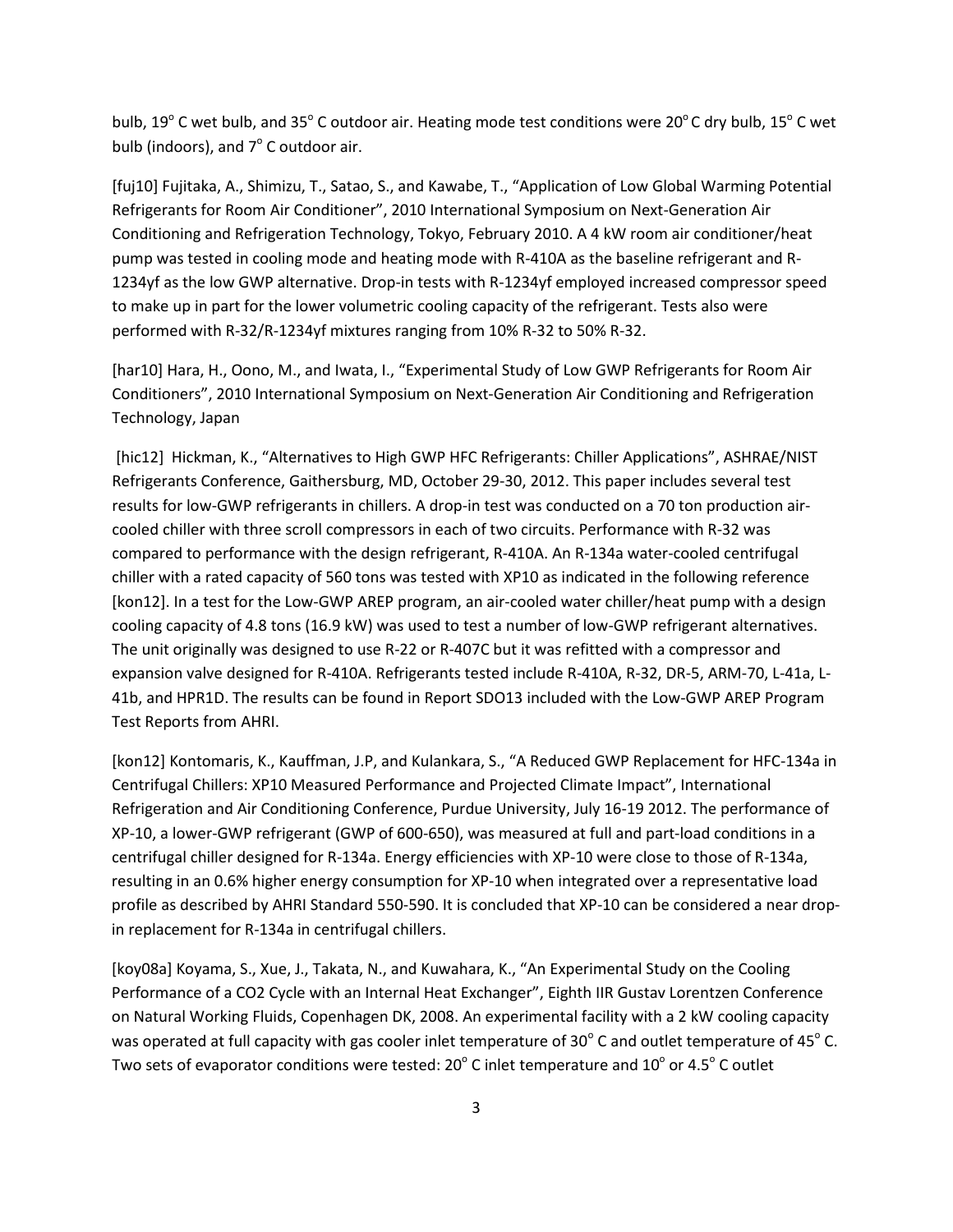temperatures. Tests were run with and without an internal heat exchanger. Results showed that the cooling performance of the CO2 cycle depends greatly on the heat rejection pressure and there exists an optimum value where COP is maximized. The internal heat exchanger was found to be an important contributor to achieve higher COP and reduced optimal pressure level for comfort cooling applications.

[oka10] Okazaki, T., Maeyama, H., Saito, M., and Yamamoto, T., "Performance and Reliability Evaluation of a Room Air Conditioner with Low GWP Refrigerant", 2010 International Symposium on Next-Generation Air Conditioning and Refrigeration Technology, Tokyo, February 2010. A 4 kW room air conditioner was tested with R-410A as the baseline refrigerant and R-1234yf as the low GWP alternative. Both drop-in and modified unit tests were conducted. Tests also were performed with R-32/R-1234yf mixtures ranging from 10% R-32 to 60% R-32.

[pot12] Pottger, G., and Hrnjak, P., "Effect of Subcooling on the Performance of Vapor Compression Systems: Experimental and Numerical Investigation", International Refrigeration and Air Conditioning Conference, Purdue University, July 16-19 2012. A simulation model was used to determine the effect of condenser subcooling in a 3.5 kW residential air conditioning split system with an air-to-refrigerant multipass cross-flow multichannel condenser and evaporator. The results indicated that R-1234yf would benefit more from subcooling than R-410A, R-134a, and R-717 due to its smaller heat of vaporization. COP was found to undergo a maximum as subcooling is varied. Experimental results from a vehicular AC system confirmed the model predictions. For a given operating condition COP increased up to 18% for R-1234yf and only 9% for R-134a.

[shi01] Shigeharu, Y., Ryuzaburo, K., and Shigeru, K., "The Performance Evaluation of Room Air Conditioner Using R-32 in the Case of Cooling and Heating Mode", Trans. JSRAE, Vol. 18, No. 3, 2001.

[ued12] Ueda, K., Wajima, K., Yokoyama, A., and Shimizu, A., "Study of Application Low GWP Refrigerant HFO-1234ze(E) for the Centrifugal Heat Pump", JRAIA International Symposium on New Refrigerants and Environmental Technology, Kobe Japan, November 8-9, 2012. Drop-in tests with R-1234ze(E) were conducted on a two-stage 400 Ton (1407 kW) inverter-driven centrifugal chiller designed for R-134a. Cooling tests were conducted over a range of part-load capacities and reduced cooling water temperatures.

#### **Air-Heating Heat Pump and Laboratory Heat Pump Test Rig Results**

[bar12] Barve, A. and Cremaschi, L., "Drop-In Performance of Low-GWP Refrigerants in a Heat Pump System for Residential Application", International Refrigeration and Air Conditioning Conference, Purdue University, July 16-19, 2012. Drop-in performance tests were conducted with R-32 and R-1234yf in an R-410A 5 Ton (17.6 kW) heat pump split system. Both cooling and heating modes were tested, and additional tests were run at high (simulated) outdoor temperatures of  $110^{\circ}$  F (43°C) and  $115^{\circ}$  F (46°C).

[bis12] Biswas, A. and Cremaschi, L., "Performance and Capacity Comparision of Two New LGWP Refrigerant Alternatives to R-410A in Residential Air Conditioning Applications", International Refrigeration and Air Conditioning Conference, Purdue University, July 16-19, 2012. Performance tests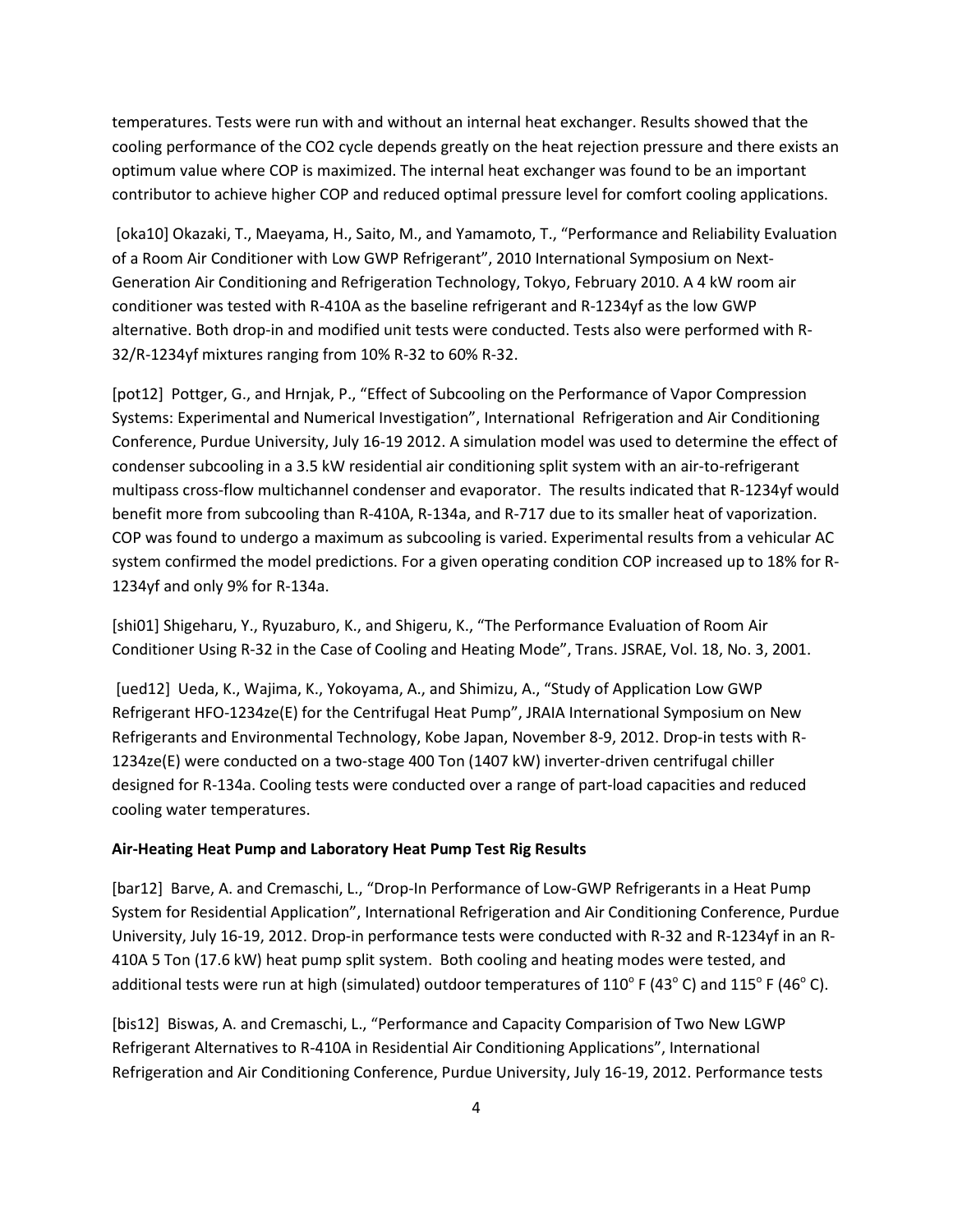were conducted with developmental refrigerants DR-4 and DR-5 in an R-410A 5 Ton (17.6 kW) heat pump split system. Both cooling and heating modes were tested, and additional tests were run at high (simulated) outdoor temperatures of 110 $^{\circ}$  F (43 $^{\circ}$  C) and 115 $^{\circ}$  F (46 $^{\circ}$  C). DR-5 had up to 4% higher capacity and up to 22% higher COP than R-410A while DR-4 had up to 16% higher COP but 30% lower capacity than R-410A.

[cha00] Chang, Y.S., Kim, M.S., and Ro, S.T., "Performance and Heat Transfer Characteristics of Hydrocarbon Refrigerants in a Heat Pump System", International Journal of Refrigeration, Vol. 23, Issue 3, May 2000, p. 232-242. Tests were run on a heat pump system using propane, isobutene, butane, propylene, and binary mixtures of propane/isobutene and propane/butane. Performance of each refrigerant is compared at several compressor speeds and temperature levels. COP and heating/cooling capacity results are presented. Results are compared to R-22. Condensation and evaporation heat transfer coefficients of selected refrigerants are obtained and compared to those of R-22.

[fuk12] Fukuda, S., Takaya, N., and Koyama, S., "The Circulation Composition of the Zeotropic Mixture R-1234ze(E)/R-32 in a Heat Pump Cycle", International Refrigeration and Air Conditioning Conference, Purdue University, July 16-19, 2012. The circulation composition of several zeotropic blends was measured in a laboratory heat pump test facility using an R-410A compressor. The blend compositions were R-1234ze(E)/R-32 : 20/80 mass %, 50/50 mass %, and 80/20 mass %. COPs and heating/cooling capacities are compared for the blends with those of R-410A and R-32. The circulation composition was found to vary with the velocity ratio of vapor and liquid, the operating pressure of the heat pump cycle, and the degree of subcooling at the condenser outlet.

[har10] Hara, H., Oono, M., and Iwata, I., "Experimental Study of Low GWP Refrigerants for Room Air-Conditioners", 2010 International Symposium on Next-Generation Air Conditioning and Refrigeration Technology, Tokyo, February 2010. A 4 kW room air conditioner/heat pump was tested in cooling mode and heating mode with R-410A as the baseline refrigerant and R-1234yf as the low GWP alternative. Drop-in tests were conducted and then R-1234yf tests were performed with a larger compressor and with heat exchangers/lines modified to reduce pressure drop. Tests also were performed with R-32/R-1234yf mixtures ranging from 10% R-32 to 50% R-32.

[hwa03b] Hwang, Y., Gado, A., and Radermacher, R., "Performance of Propane in a Unitary Heat Pump", Twenty-First International Congress of Refrigeration, Washington D.C. USA, 2003

[jak04] Jakobsen, Arne et al, "Development of a Reversible CO2 Residential Air Conditioning System Compared to a State-of-the Art R-410A Unit", 6<sup>th</sup> Gustav Lorentzen Conference, Glasgow, 2004. A reversible CO2 prototype RAC split unit was built and tested in calorimetric test chambers. A state-ofthe art inverter- driven R-410A split unit was tested to serve as a baseline. CO2 system testing was continuing at the time the paper was written. Some test results are presented.

[kon11] Kontomaris, K., and Leck, T., "Low GWP Working Fluids for Domestic, Commercial, and Industrial Heat Pumps: DR-5 and DR-2", IEA Heat Pump Newsletter, Vol. 29 (4), 2011 p.30-33. DR-5 is a near azeotropic blend of R-1234yf and R-32 which was tested as an alternative to R-410A in several types of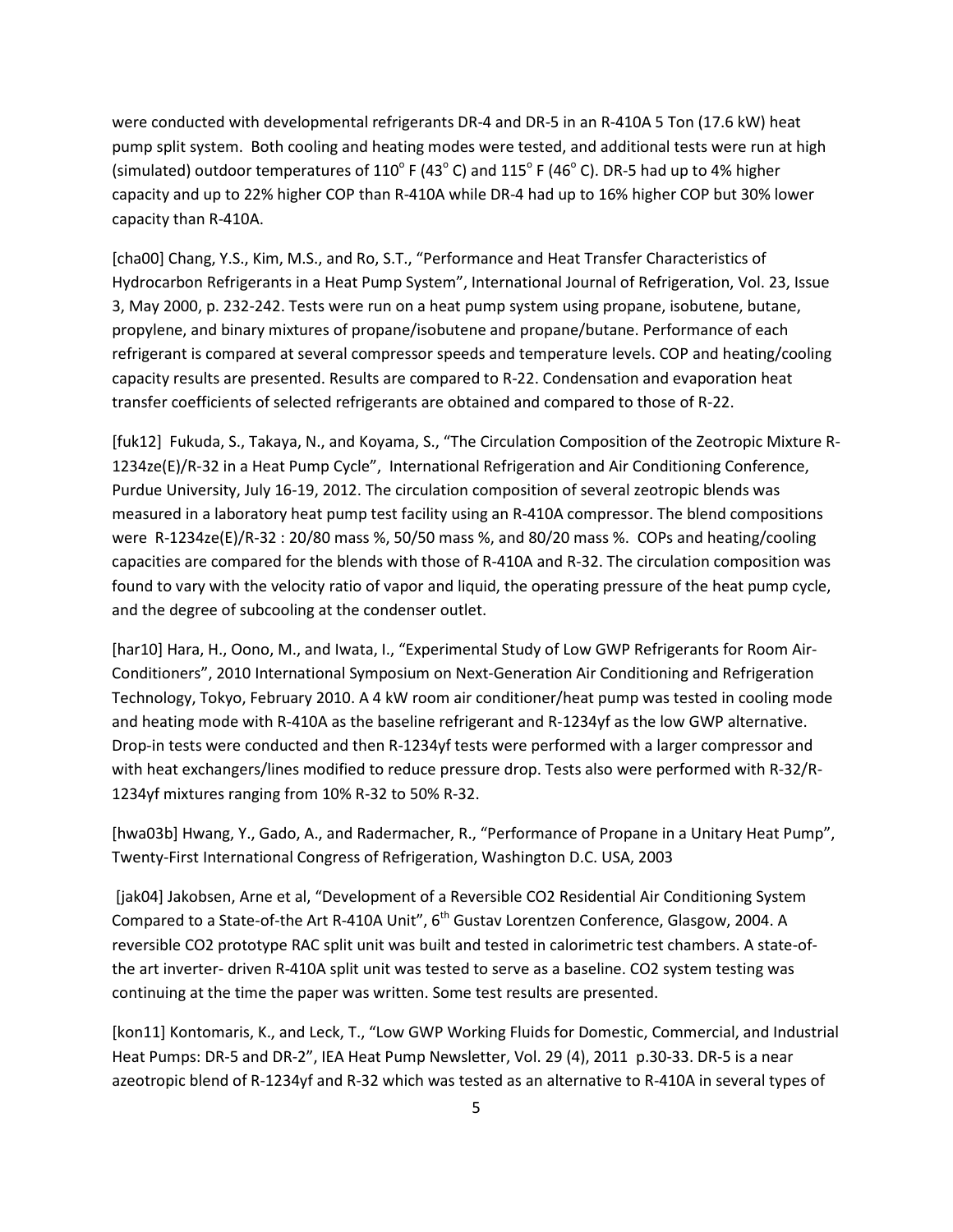air conditioning and heat pump equipment. Tests were run in 4.5 kW, 7.2 kW, and 10 kW residential heat pumps, each from a different manufacturer. The 4.5 kW and 7.2 kW systems were equipped with variable speed inverter drives which allowed capacity matches to the R-410A baseline tests. The measured COP with DR-5 was higher than for R-410A whether tests were drop-in or capacity matched. In drop-in tests the capacity with DR-5 was 8% lower for the 7.2 kW unit and 1.5% lower for the 10 kW unit. Theoretical performance predictions also are offered in this paper for another refrigerant, DR-2, which is a potential working fluid for commercial and industrial high-temperature heat pumps. DR-2 is a relatively low pressure fluid which also has been evaluated as a replacement for R-123 in centrifugal chillers.

[koy10a] Koyama, S., Takata, N., and Fukuda, S., "Drop-in Experiments on Heat Pump Cycle Using HFO-1234ze(E) and Its Mixtures With HFC-32", International Refrigeration and Air Conditioning Conference, Purdue University, 2010. Drop-in experiments were conducted in a laboratory apparatus simulating a residential heat pump system. An inverter-driven compressor designed for a heating capacity of 2.8 kW on R-410A was used in the facility. All tests were in the heating mode. Refrigerants tested were R-410A, R-1234ze(E) and a 50/50 mixture of R-1234ze(E) and R-32.

[koy10b] Koyama, S., Takada, N., Matsuo, Y., Yoshitake, D., and Fukuda, S., "Possibility to Introduce HFO-1234ze(E) and Its Mixture with HFC-32 as Low-GWP Alternatives for Heat Pump Refrigeration Systems", 2010 International Symposium on Next-Generation Air Conditioning and Refrigeration Technology, Tokyo, February 2010. An experimental heat pump facility was used for drop-in tests of R-410A, R-1234ze(E), and a 50/50 mixture of R-1234ze(E) and R-32. The heating mode capacity on R-410A was 2.8 kW. All tests were for the heating mode.

[koy12] Koyama, S., Fukuda, S., Osafune, K., and Akasaka, R., "Development of Low GWP Refrigerants Suitable for Heat Pump Systems", JRAIA International Symposium on New Refrigerants and Environmental Technology, Kobe Japan, November 8-9, 2012. Tests of R-1234ze(E) and R-1234ze(Z) were conducted on a laboratory heat pump test rig at high temperature heat pump conditions; water heat sink temperatures at condenser inlet was  $50^{\circ}$  C and outlet was 75 $^{\circ}$  C. Water heat source temperatures were  $45^{\circ}$  C at inlet and 39 $^{\circ}$  C at outlet. Tests also were conducted at conditions appropriate for air conditioning heat pumps. Refrigerants tested were R-410A, R-32, R-1234ze(E)/R-32  $(20/80$  mass %), R-1234ze(E)/R-32 (50/50 mass %), and R-1234ze(E). The authors concluded that the mixture R-1234ze(E)/R-32 (50/50 mass %) could be used as an alternative to R-410A.

[lec10] Leck, T., "New High Performance, Low GWP Refrigerants for Stationary AC and Refrigeration", International Refrigeration and Air Conditioning Conference, Purdue University, 2010. Cooling and heating performance tests were run on an instrumented mini-split heat pump of nominal 3 kW capacity. Refrigerants tested were R-410A as the baseline, R-1234yf, and proposed new DuPont fluids DR-4 and DR-5.

[lec11a] Leck, T., "Environmental and Performance Results for Low GWP AC Fluid Candidates", ASHRAE Transactions, Vol. 117 Pt. 2, 2011 p. 132-140. R-1234yf has been proposed for use as a replacement for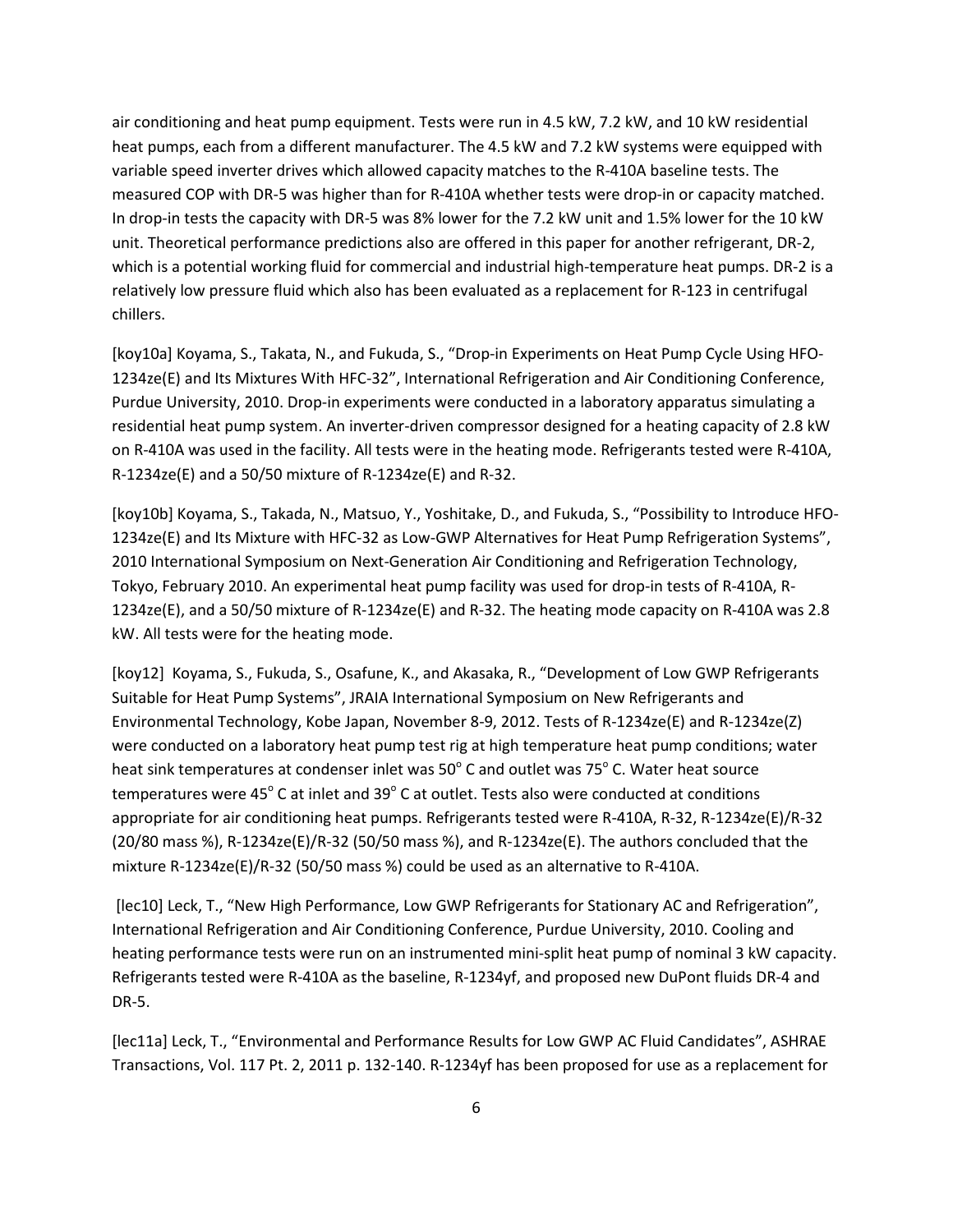R-134a for many air conditioning and refrigeration applications. Other new refrigerant compositions are being developed. Measured cooling and heating performance results for some of the new candidate refrigerants are presented in this paper. Trade-offs affecting the environmental impact of the developmental refrigerants – GWP and energy efficiency – are discussed.

[lec11b] Leck, T., "Property and Performance Measurements of Low GWP Fluids for AC and Heat Pump Applications", International Congress of Refrigeration, Prague, Czech Republic, August 21-26 2011. Tests were conducted on minisplit heat pumps of four different capacities (2.8, 4.0, 7.1, and 7.2 kW) and two 10.6 kW ducted split heat pumps. R-410A is the baseline refrigerant. Tests were conducted in minisplits with R-1234yf as a drop-in refrigerant and also with larger compressors and optimized heat exchangers. Other higher-capacity blends DR-4 and DR-5 (DuPont) also were tested as drop-ins in R-410A systems. DR-4 also was tested with modified heat exchangers to account for glide effects.

[lee12a] Lee, H-S., Kim, H-J., Kang, D-G, and Jung, D., "Thermodynamic Performance of R-32/152a Mixture For Water Source Heat Pumps", International Journal – Energy, Issue 1, April 2012 p. 100-106. Air conditioning and heat pump performance of R-32/R-152a mixtures in the range of 20% R-32 to 50% R-32 in 10% increments was measured for comparison with R-22 in a water source heat pump bench tester. Evaporation and condensation temperatures were  $7^{\circ}/45^{\circ}$  C and - $7^{\circ}/41^{\circ}$  C for summer and winter conditions respectively. The authors conclude that R-32/152a mixtures can be a long-term solution to replace R-22 from the viewpoint of energy efficiency and global warming in residential air conditioners and heat pumps.

[lee12b] Lee, H-S., Kang, D-G, and Jung, D., "Performance of Non-Flammable Azeotropic HFO1234yf/HFC134a Mixture for HFC-134a Applications", submitted to the International Journal of Refrigeration. Drop-in performance of R-134a, R-1234yf, and mixtures of R-1234yf/R-134a at concentrations of 95/5, 90/10, and 85/15% by mass were measured in a heat pump bench tester under summer and winter conditions. Test results showed that COP, capacity, and discharge temperatures of R-1234yf and R-1234yf/R-134a mixtures are similar to those of R-134a. Compositions with more than 10% of R-134a are considered nonflammable and are azeotropic. The authors believe that an R-1234yf/R-134a mixture with 10-11% R-134a is a low-GWP alternative to R-134a in applications such as air conditioners and mobile systems with minor modifications.

[miy10] Miyara, A., Onaka, Y., and Koyama, S., "Ways of Next Generation Refrigerants and Heat Pump/Refrigeration Systems", International Journal of Air-Conditioning and Refrigeration, Vol. 18, No. 1 (2010) p 1-5. Results are reported for drop-in tests of R-1234ze(E)/R-32 mixtures (20%/80%), (50%/50%), and (80%/20%), R-1234ze(E) by itself, and R-410A for reference.

[pan96] Pande, M., Hwang, Y.H., Judge, J., and Radermacher, R., "An Experimental Evaluation of Flammable and Non-Flammable High Pressure HFC Replacements for R-22", International Refrigeration and Air Conditioning Conference, Purdue University, 1996, p 21-26. A residential heat pump with a nominal capacity of 7.0 kW was used to test HFC-32, R-410A, and R-410B with R-22 as the baseline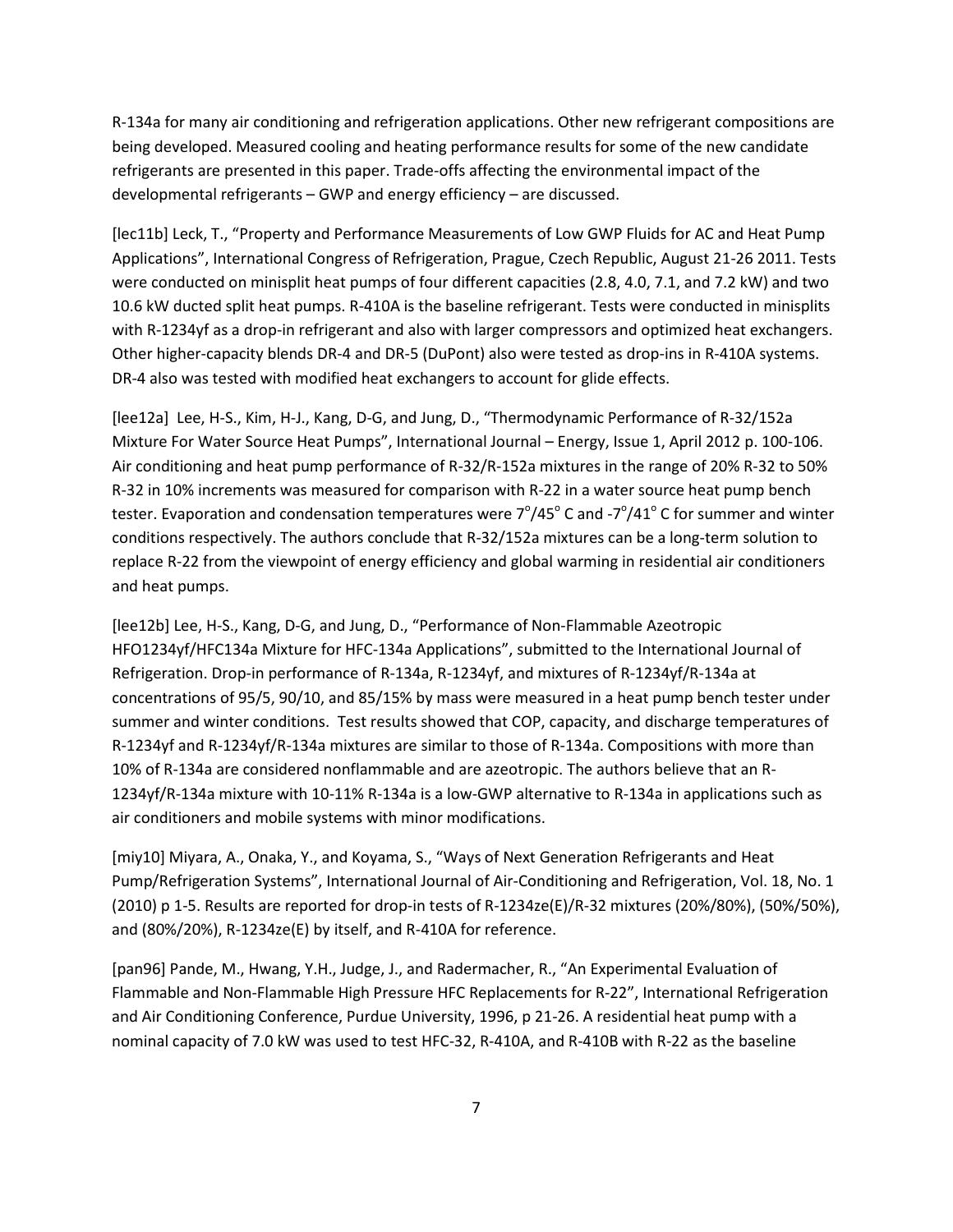refrigerant. Tests were run according to ASHRAE Standard 116-1983 in both the cooling and heating modes.

[par07a] Park, K-J., and Jung, D., "Thermodynamic Performance of HCFC-22 Alternative Refrigerants for Residential Air-Conditioning Applications", Energy and Buildings, Vol. 39, Issue 6, June 2007, p 675-680. This paper reports on tests in a breadboard laboratory heat pump/air conditioner with evaporation and condensing temperatures of  $7^{\circ}$  and  $45^{\circ}$  C respectively. Fluids tested were HCFC-22 (baseline), two pure HCs (R-290 and R-1270), and seven mixtures of R1270, R290, R-152a, and DME.

[par07b] Park, K-J., Seo, T., and Jung, D., "Performance of Alternative Refrigerants for Residential Air-Conditioning Applications", Applied Energy, Vol. 84, Issue 10, October 2007, p 985-991. Similar to the paper cited above.

[pha12a] Pham, H., and Rajendran, R., "R32 and HFOs as Low-GWP Refrigerants for Air Conditioning", International Refrigeration and Air Conditioning Conference, Purdue University, July 16-19, 2012, System drop-in tests were conducted on a 3-ton heat pump with a scroll compressor designed for R-410A. Both heating and cooling tests were conducted using AHRI 210/240 test standards. Performance with R-32 was compared to baseline R-410A tests. Only TXV setting changes and charge optimization was carried out for the comparison tests. Similar drop-in tests in the same system were carried out with three HFO blends with GWP around 500. Another set of cooling-only tests were performed with a 3-ton condensing unit having a compact microchannel heat exchanger which enabled 30% to 40% charge reduction. LCCP implications for the tested refrigerants are discussed in the paper.

[pia12] Piao, C-C., Taira, S., and Moriwaki, M., "Alternatives to High GWP HFC Refrigerants: Residential and Small Commercial Unitary Equipment". ASHRAE/NIST Refrigerants Conference, Gaithersburg, MD, October 29-30, 2012. Drop-in tests were performed on an R-410A residential unitary heat pump with a rated capacity of 4 kW in cooling and 5 kW in heating. R-32/R-1234yf mixtures were tested over the full composition range from 0/100% to 100/0% by mass in 10% increments. Tests were conducted at 100% and 50% of rated capacity. The compressor had a variable speed drive. A second set of tests were conducted using R-32 in an R-410A residential heat pump of 3.5 kW/4.2 kW cooling/heating capacity. A variable speed drive and EEV were used with R-32 to match the capacity of the system with R-410A and to maximize efficiency. A third set of tests was carried out on an R-410A residential unitary heat pump to explore effects of high ambient temperature in the cooling mode. This heat pump had capacities of 6 kW/7 kW cooling/ heating. Tests were run at ambient temperatures from  $35^{\circ}$ C to  $52^{\circ}$  C. In addition to the test data for R-410A and R-32, simulation results are presented for R-22 . A fourth series of drop-in tests were conducted with R-32 on a commercial R-410A unitary heat pump system with a 12.5 kW/14 kW cooling/heating capacity. Tests were conducted at 100% and 50% of rated capacity.

[rit03] Ritcher, M.R., Song, S.M., Yin, J.M., Kim, M.H., Bullard, C.W., and Hrnjak, P.S., " Experimental Results of Transcritical CO2 Heat Pump for Residential Application", Energy, Vol. 28, No. 10, 2003, p. 1005-1019. Experiments compared a commercially available R-410A heat pump and a prototype CO2 system in heating mode. The CO2 system used aluminum microchannel heat exchangers and a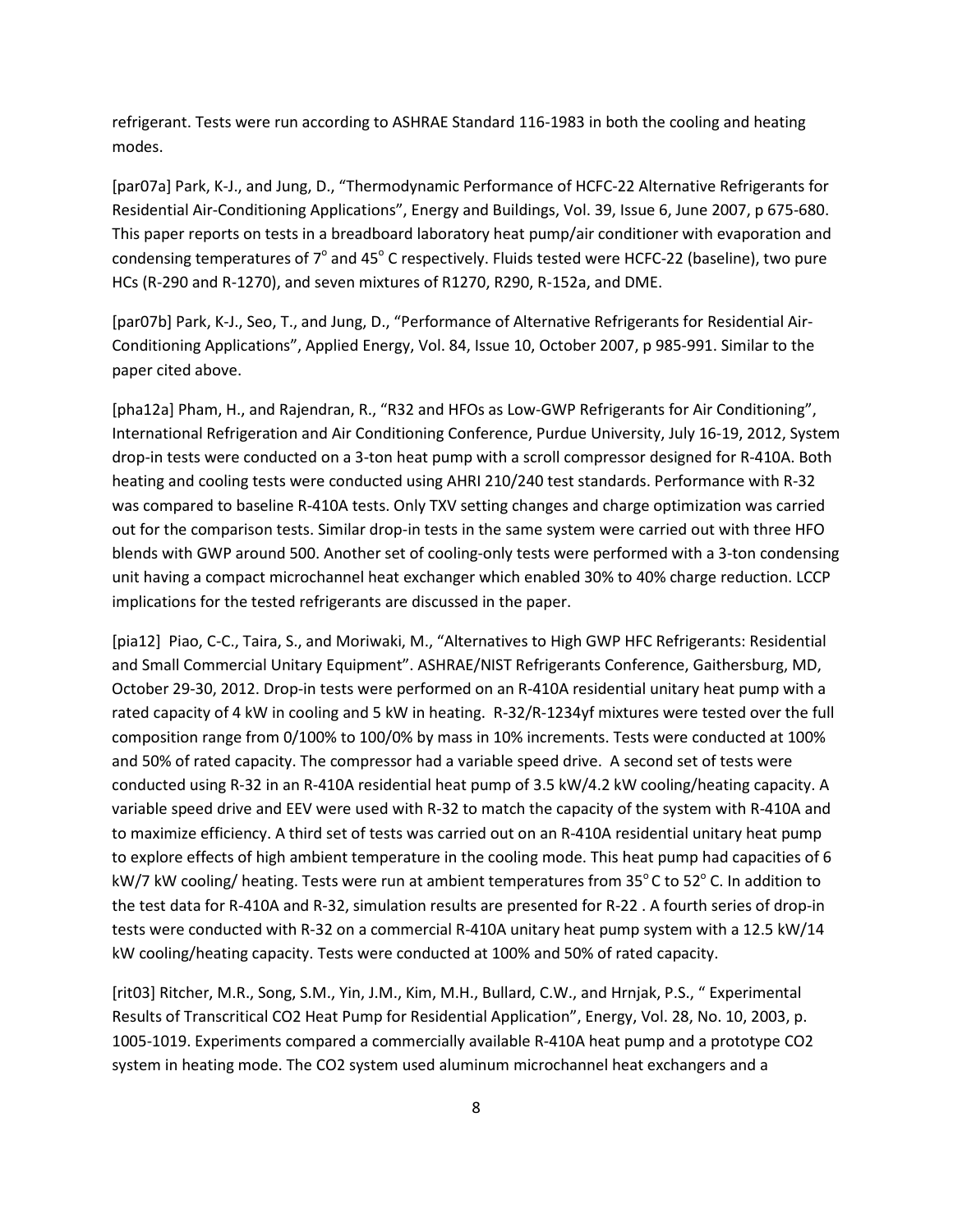prototype semi-hermetic compressor. System performance is compared for two configurations: first, when the CO2 compressor speed is set to match the R-410A system's heating capacity at 8.2 $^{\circ}$  C outdoors and 21.1 $^{\circ}$  C indoors, and second, when the air conditioning capacity is matched at 35 $^{\circ}$ C outdoors and 26.5° C indoors. The CO2 system operated with a slightly lower heating COP but its higher capacity at lower outdoor temperatures reduces the need for less efficient supplemental heat.

[spa11] Spatz, M., Yana Motta, S., and Achaichia, N., "Low Global Warming Refrigerants for Stationary Air Conditioning Applications", International Congress of Refrigeration, Prague, Czech Republic, August 21-26 2011. An R-410A DC inverter ductless split reversible heat pump with a nominal cooling capacity of 4 kW was tested over a range of cooling and heating conditions with the compressor running at ratedand half-speed. Performance also was measured with HFO blend L-41 (Honeywell) and R-32. Capacity, efficiency, discharge temperature, and mass flow rate results are reported. A ducted reversible 13 SEER heat pump with a 10.5 kW cooling capacity was tested in cooling mode and heating mode using R-407C as the baseline refrigerant. Tests were run in this system with L-20, L-20+, and N-20 refrigerants (Honeywell). Capacity, efficiency, discharge temperature, pressure ratio, and mass flow rate results are reported. Also see Yana Motta, S., and Spatz, M., "Latest Developments in Low Global Warming Refrigerants for Heat Pump Applications", IEA Heat Pump Centre Newsletter, Vol. 29 (4) 2011 p. 34-37.

[spa12] Spatz, M., Yana Motta, S., "Recent Developments in Low GWP Refrigerants for Stationary Air Conditioning Applications", JRAIA International Symposium on New Refrigerants and Environmental Technology, Kobe Japan, November 8-9, 2012. Tests in both cooling and heating modes were conducted on a 3 ton (10.5 kW) ducted split reversible heat pump designed for R-410A. Low-GWP refrigerants tested were L-41 and R-32 with the results compared to those for R-410A. The capacity with L-41 was slightly lower than for R-410A so additional tests were run with a larger compressor. The efficiency with L41 was equivalent or slightly higher with both compressors than with R-410A. The efficiency with L-41 also slightly exceeded that with R-32 but at lower discharge temperatures than R-32.

[su12] Su, X. "R32 Performance in Low Ambient Heating – Economizer Cycle", JRAIA International Symposium on New Refrigerants and Environmental Technology, Kobe Japan, November 8-9, 2012. Tests were conducted in a laboratory test rig including a variable-speed scroll compressor. The test rig included an economizer that could be switched in and out of the cycle. The focus of the tests was to explore heat pump system operation at low ambient source temperatures down to -20 $^{\circ}$  C. Vapor injection was used to improve low ambient capacity and COP. The author concluded that low ambient operation with R-32 was demonstrated with only minor limitations compared with R-410A in an economizer cycle.

[wu12] Wu, Y., Liang, X., Tu, X., and Zhuang, R., "Study of R-161 Refrigerant for Residential Air-Conditioning Applications", International Refrigeration and Air Conditioning Conference, Purdue University, July 16-19, 2012. Tests of R-161 and R-22 were performed on a 3.5 kW heat pump in both cooling and heating modes. The refrigerant charge with R-161 was 57% of that of R-22. With R-161 the rating point cooling capacity was reduced by 7.6% and the EER increased by 6.1%. In the heating mode the capacity was reduced by 6.8% and the COP increased 4.7%.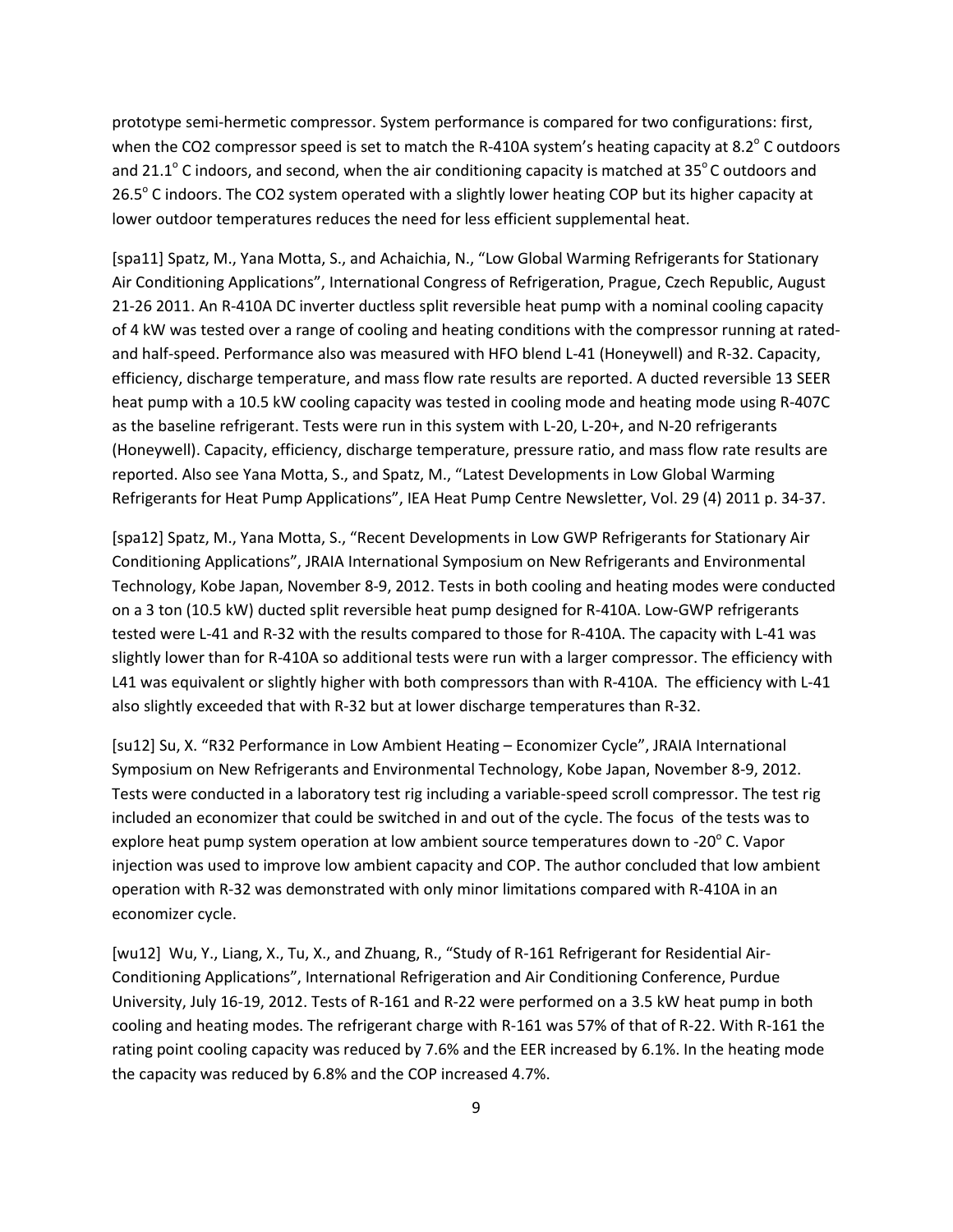[xu11] Xu, B., Chen, J., Qi, Z., and Li, F., "Experimental Study of R-290 Enhanced System Performance in Residential Air-Conditioners and Heat Pumps", International Congress of Refrigeration, Prague, Czech Republic, August 21-26 2011. A 3.5 kW residential split system air conditioner and heat pump designed for R-22 was tested with R-290 in drop-in mode and with a suction line heat exchanger (SLHX). Tests were conducted according to Chinese Standard GB/T7725-2004. Cooling capacity in drop-in mode was 7.6% lower than for R-22 but the COP was 6.8% higher. When the SLHX was added the capacity with R-290 increased only 1.3% and the COP increased 1%. For heating, the capacity in drop-in mode was 11.1% less than for R-22 but the COP was 2.6% higher. With the SLHX the heating capacity increased 0.8% and the COP was the same as for R-290 in the drop-in mode.

[xu12] Xu, X., Hwang, Y., and Radermacher, R., "Performance Measurement of R-32 in Vapor Injection Heat Pump System", International Refrigeration and Air Conditioning Conference, Purdue University, July 16-19, 2012. The performance of R-410A and R-32 was measured in a vapor-injected heat pump system designed for R-410A. Both cooling and heating conditions were tested. For a single-stage cycle without vapor injection the capacity improvement with R-32 was between 3.4% and 9.7% and the COP improvement was between 2% and 9%. For the vapor injection mode the capacity improvement with R-32 was 1.8% to 7.4% and the COP improvement was between 1.2% to 5.7%.

[yaj00] Yajima, R., Kita, K., Taira, S., and Domyo, N., "R32 As A Solution for Energy Conservation and Low Emission", International Refrigeration and Air Conditioning Conference, Purdue University, 2000, p 407- 414. A 16 kW split heat pump air conditioner with a scroll compressor and inverter drive was tested with R-410A and HFC-32 at several operating conditions in both cooling and heating.

# **Water-Heating Heat Pumps and Heat Pump Chillers**

[aga08] Agrawal, N. and Bhattacharyya, S., "Optimized Transcritical CO2 Heat Pumps: Performance Comparison of Capillary Tubes Against Expansion Valves", International Journal of Refrigeration, Vol. 31, Issue 3, May 2008, p. 388-395. The performance of a capillary tube based transcritical CO2 heat pump for simultaneous heating and cooling at 73 $^{\circ}$  C and 4 $^{\circ}$  C respectively was measured and compared to performance with an expansion valve. The capillary tube system was found to be quite flexible in response to changes in ambient temperature. A mathematical model of the heat pump system also is discussed in the paper.

[cav10a] Cavalini, A., Da Riva, E., and Del Col, D., "Performance of a Large Capacity Propane Heat Pump with Low Charge Heat Exchangers", International Journal of Refrigeration, Vol. 33, Issue2, March 2010, p. 242-250. A 100kW heat pump was tested with propane as a refrigerant. A microchannel condenser and a brazed plate condenser were each tested in the unit to minimize the refrigerant charge and to compare energy efficiency. The influence on performance of a microchannel internal heat exchanger also was determined.

[cho96] Choi, D.K., Domanski, P.A., and Didion, D.A., "Evaluation of Flammable Refrigerants for Use in a Water-to-Water Residential Heat Pump", IIF-IIR Commissions B1, B2, E1 and E2 – Aarhus, Denmark 1996. The performance of R-290 and zeotropic mixtures of R-290/R-600a (70/30) and R-32/R-152a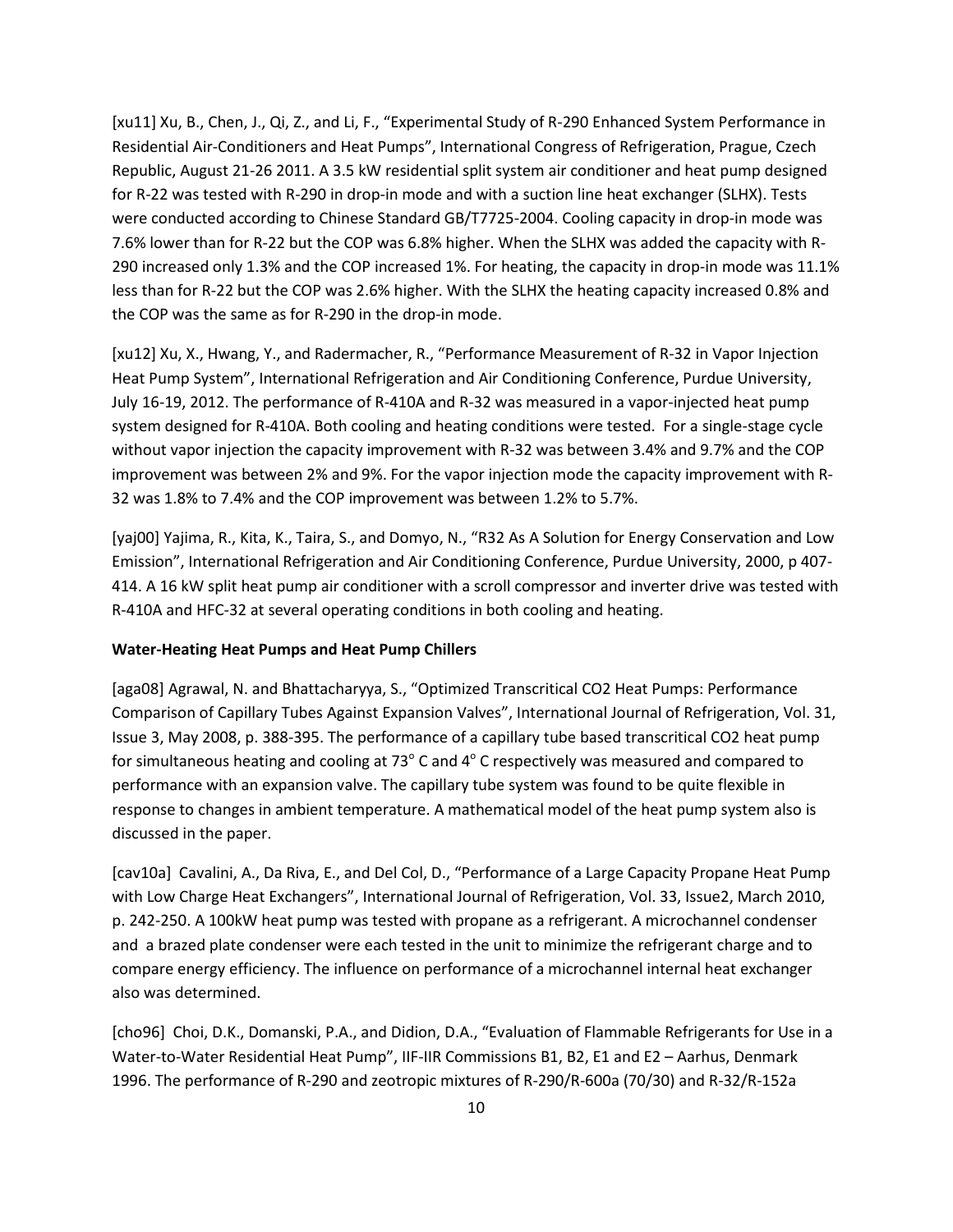(50/50) is compared to that of R-22 in a test apparatus that simulates a residential ground-source waterto-water heat pump. Counterflow was used in the heat exchangers to effectively employ the temperature glide in the mixtures. One set of tests were "drop-in" tests and a second set was run to achieve the same heating or cooling capacity for all refrigerants using a variable-speed compressor. Test conditions were specified on the heat transfer fluid side of the heat exchangers, not the refrigerant side. For cooling the evaporator conditions were 13<sup>o</sup> C inlet and  $7^{\circ}$  C outlet with condenser conditions of 29<sup>o</sup> C inlet and 35 $^{\circ}$ C outlet. For heating the evaporator conditions were 5 $^{\circ}$  C inlet and 1 $^{\circ}$ C outlet with condenser conditions of  $39^{\circ}$  C inlet and  $45^{\circ}$  C outlet.

[deb00] De Blas, J., "Propane as a Refrigerant for Heat Pump Applications in Southern Europe", IEA Heat Pump Center Newsletter, Vol. 18, No. 4, 2000. This article reports on the development of an improved air-to-water heat pump for the southern European market in a collaborative project involving universities, manufacturers, and government laboratories. The starting point was an existing commercially-available 21 kW R-22 heat pump. This heat pump was then optimized for R-290 with improved heat exchangers and compressor. The goals of the project, which were achieved, were to increase COP by 10% and reduce refrigerant charge by 40%.

[guo12] Guo, W., Ji, G., Zhan, H. and Wang, D. "R32 Compressor Development for Air Conditioning Applications in China", International Refrigeration and Air Conditioning Conference, Purdue University, July 16-19, 2012. R-32 compressor drop-in tests were conducted on R-410A scroll compressors with capacities of 6.5 kW, 12.7 kW, and 35.1 kW with results reported in this paper. System tests were conducted on a 65 kW air-to-water heat pump with dual 10 HP compressors. The R- 410A compressors were replaced with R32 compressors fitted for enhanced vapor injection (EVI). An economizer was added to the system. Data is compared in rated and maximum cooling and heating conditions with the vapor injection on and off. Capacities increased by 11% with EVI on in the cooling condition and 16-19% in the heating condition. EER was reduced slightly in the cooling condition with EVI on, but increased by 2.5% – 7.5% in the heating condition with EVI on.

[hua11] Huang, Y., Yin, Q., Yu, J. and Wang, J, "Comparative Experimental Researches of Air-Water Heat Pump with R-32 and R-410A for Household, 2011 International Congress of Refrigeration

[kim05] Kim, S., Kim, Y., Lee, G., and Kim, M., "The Performance of a Transcritical CO2 Cycle with an Internal Heat Exchanger", International Journal of Refrigeration, Vol. 28, Issue 7., November 2005, p. 1064-1072. The performance of a transcritical CO2 cycle with an internal heat exchanger was investigated for hot water heating. Secondary heat transfer fluid temperatures were varied in the evaporator and gas cooler inlets. Discharge pressure also was varied. Refrigerant mass flow rate, compressor power, heating capacity, and COP are presented with respect to the length of the internal heat exchanger over a range of operating conditions.

[nek02] Neksa, P., "CO2 Heat Pump Systems", International Journal of Refrigeration, Vol. 25, Issue 4., June 2002, p. 421-427. An overview is provided of activities in the CO2 heat pump field. Characteristics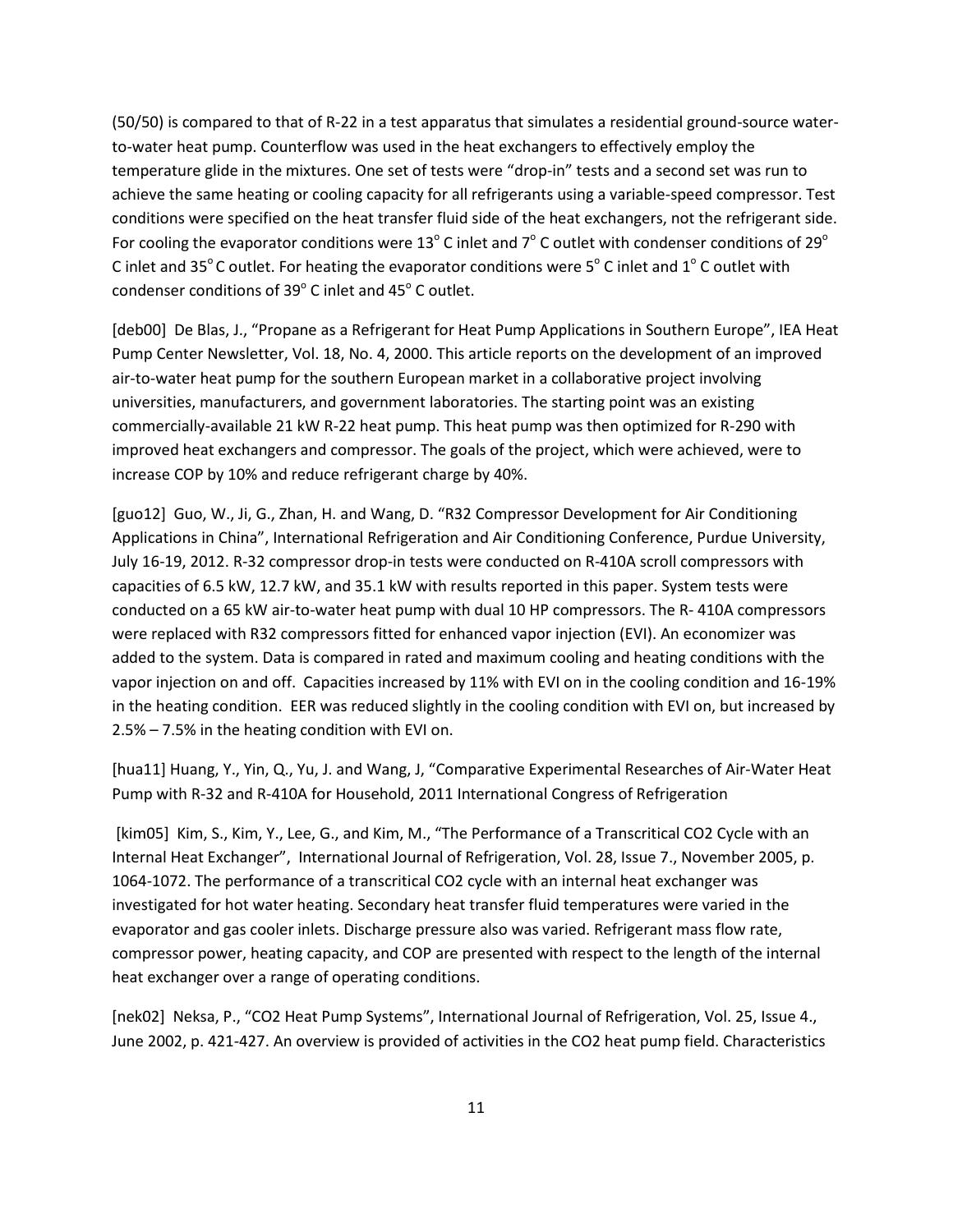of the transcritical process in heat pumps are discussed. Theoretical and experimental results are presented for several heat pump applications.

[pal08a] Palm, B., "Ammonia as Refrigerant in Small-Capacity Systems", IEA Heat Pump Centre Newsletter, Vol. 26 (4) 2008 p.23-31. A 9 kW water-heating heat pump with ammonia as a refrigerant and miscible PAG lubricant was designed and tested. The heat pump produced hot water at close to  $60^{\circ}$ C while having a condensing temperature below  $50^{\circ}$  C. A desuperheater was included in the system and provided a portion of the heating. Microchannel heat exchangers allowed the ammonia charge to be kept to 100 g. The charge with plate heat exchangers was 120 g. COPs over a range of evaporating temperatures (-8 to  $4^{\circ}$  C) were 3.6 to 4.3 if a motor efficiency of 90% can be achieved.

[pay98] Payne, W.V., Domanski, P.A., and Muller, J. "A Study of a Water-to-Water Heat Pump Using Flammable Refrigerants", IIR Commission B2 Report, Oslo, Norway – 1998. The performance of R-290 and zeotropic mixtures of R-32/R-290 (50/50) and R-32/R-152a (50/50) is compared to that of R-22 in a test apparatus that simulates a residential ground-source water-to-water heat pump. Counterflow brazed plate heat exchangers were used to effectively employ the temperature glide in the mixtures. The tests were run to achieve the same heating or cooling capacity for all refrigerants using a variablespeed compressor. Test conditions for the heat pump were according to ARI Standard 330-93.

[pet12] Petersen, M., Bowers, C.D., Elbel, S. and Hrnjak, P., "Development of High Efficiency Carbon Dioxide Commercial Heat Pump Water Heater", International Refrigeration and Air Conditioning Conference, Purdue University, July 16-19 2012. This work focused on the development of a high efficiency R-744 heat pump water heater for commercial applications with effective utilization of the cooling capability for air conditioning or refrigeration. Performance results are presented for four R-744 packages of approximately 35 kW capacity. These results are compared to those for a baseline commercial R-134a heat pump with the same capacity and footprint. Influences of an internal heat exchanger and an enhanced evaporator in the R-744 system are described.

[ued12] Ueda, K., Wajima, K., Yokoyama, A., and Shimizu, A., "Study of Application Low GWP Refrigerant HFO-1234ze(E) for the Centrifugal Heat Pump", JRAIA International Symposium on New Refrigerants and Environmental Technology, Kobe Japan, November 8-9, 2012. Drop-in tests with R-1234ze(E) were conducted on a centrifugal chiller as reported in the first section of this literature survey. Heat pumping tests were performed on a two-stage 547 kW inverter-driven centrifugal heat pump designed for R-134a. Heat pumping tests were conducted with a heat source water temperature range of 45 $^{\circ}$  C at outlet to 50 $^{\circ}$  C at inlet and hot water output temperatures of 80 $^{\circ}$  C in and 90 $^{\circ}$  C out. Tests were also run at lower temperature heat pumping conditions.

# **Medium-Temperature Refrigeration** (some papers include low temperature refrigeration as well)

[aga98] Agarwal, R.S., "Hydrocarbon Blends and Blends of HFC-134a-HC600a as Drop-In Refrigerants for Small Capacity Commercial Refrigeration Appliance – An Experimental Study", International Refrigeration and Air Conditioning Conference, Purdue University, 1998, p 51-56. Experimental work is reported for horizontal bottle coolers with R-12 as a baseline and mixtures of R-134a and R-600a. The R-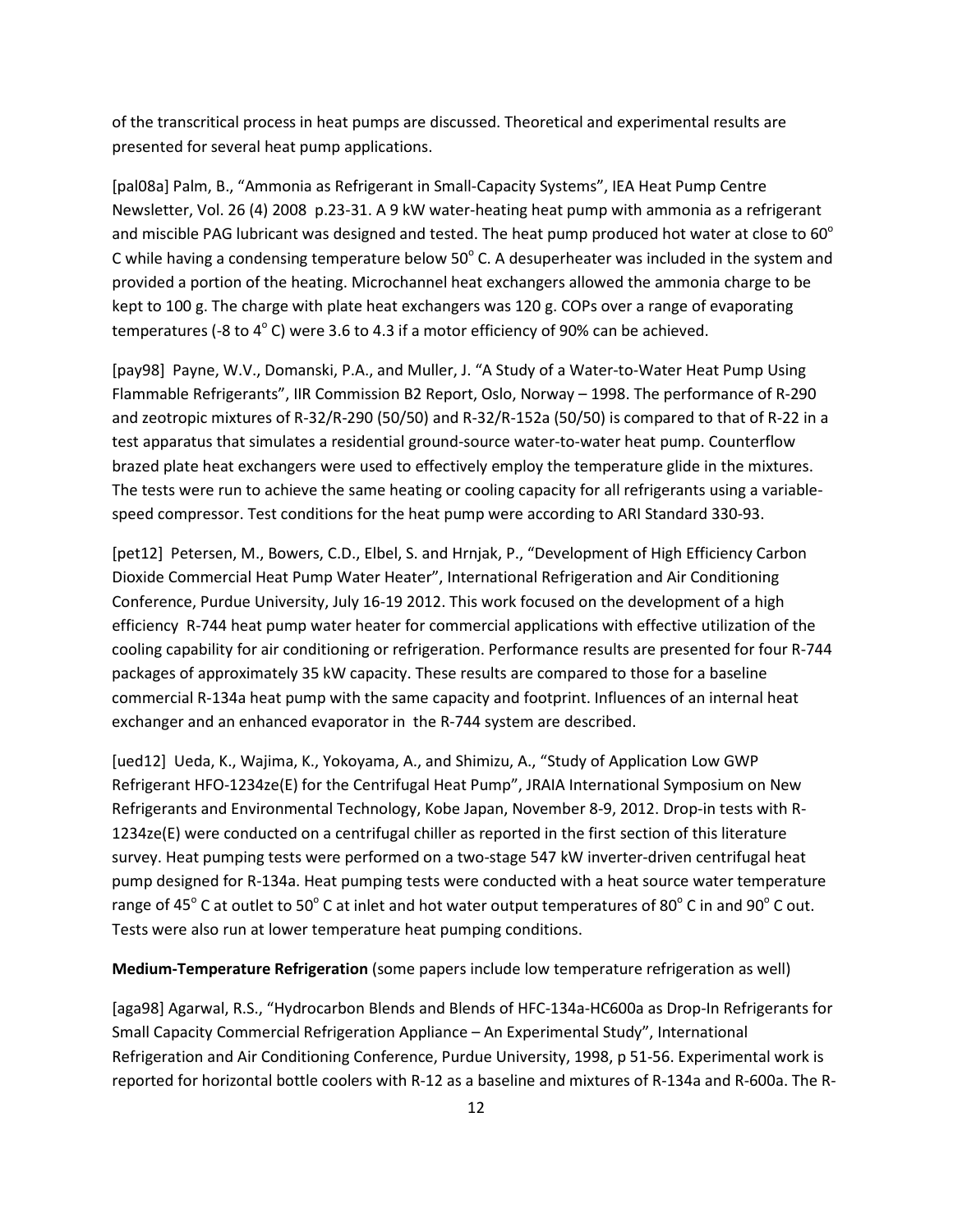600a proportions were 6%, 8%, 10%, and 12%. "Rated energy consumption" tests were conducted with  $32^{\circ}$  C ambient temperature and  $2^{\circ}$  C average cabinet temperature. Pull-down tests were conducted at  $43^{\circ}$  C ambient temperature and  $2^{\circ}$  C cabinet temperature after pull-down.

[bae05] Baek, J., Groll, E., and Lawless, P., "Piston-Cylinder Work Producing Expansion Device in a Transcritical Carbon Dioxide Cycle – Part I: Experimental Investigation, and Part II: Theoretical Model", International Journal of Refrigeration, Vol. 28, Issue 2, March 2005, p. 141-164. A piston-cylinder work output expansion device was designed, constructed, and tested to replace the expansion valve in a transcritical CO2 system to recover energy from the expansion process and improve the COP of the system.

[cab08] Cabello, R., Sanchez, D., LLopis, R., and Torella, E., "Experimental Evaluation of the Energy Efficiency of a CO2 Plant Working in Transcritical Conditions", Applied Thermal Energy, Vol. 28, 2008, p. 1596-1604. The performance of a CO2 refrigeration system was measured at three evaporating temperatures, (-1°, -10°, and -18° C) for three gas cooler outlet temperatures (31°, 33.6°, and 40°C) over a range of gas cooler pressures from 74 to 105 bar. The system had a 4 kW single-stage semi-hermetic compressor, a back-pressure expansion valve in series with an electronic expansion valve, and no internal heat exchanger. The test results were used to determine the gas cooler pressures associated with peak COPs and compare them with the optimum gas cooler pressures predicted by existing models. Also, the energy efficiency penalty for operation at non-optimum pressures was determined.

[cab11] Cabello, R., Sanchez, D., Llopis, R., Torrella, E., and Patino, J., "Experimental Comparison of Two CO2 Transcritical Cycles: Single and Double-Stage Expansion", International Congress of Refrigeration, Prague, Czech Republic, August 21-26 2011. Two different CO2 transcritical cycles are used in commercial CO2 refrigerating plants. One cycle has a double expansion stage (back-pressure plus thermostatic valve) which can control both the gas-cooler pressure and the degree of superheat at the evaporator. The other cycle uses a single expansion system (back-pressure) which is only able to regulate the gas cooler pressure. This paper shows the behavior and performance of both cycles working in the same experimental plant under similar operating conditions in the evaporator and gas cooler.

[dea05] DeAngelis, J.M. and Hrnyak, P., "Experimental Study of System Performance Improvements in Transcritical R744 Systems with Applications in Bottle Coolers", ACRC report CR-57, University of Illinois, 2005

[hal03] Halimic, E., Ross, D., Agnew, B., Anderson, A., and Potts, I., "A Comparison of the Operating Performance of Alternative Refrigerants", Applied Thermal Engineering, Vol. 23, Issue 12, August 2003, p 1441-1451. The refrigerating capacity and COP of R-410A, R-290, and R-134a were compared with those of R-12 when used in a proprietary vapor compression refrigeration unit initially designed to operate with R-12.

[hwa03a] Hwang, Y., Jin , D-H, and Radermacher, R., "Comparison of Hydrocarbon R-290 and Two HFCs R-404A and R-410A for Commercial Refrigeration System Applications", Report for the ARI Green Project, Air-Conditioning and Refrigeration Institute, Arlington VA, December 23, 2003. Tests were run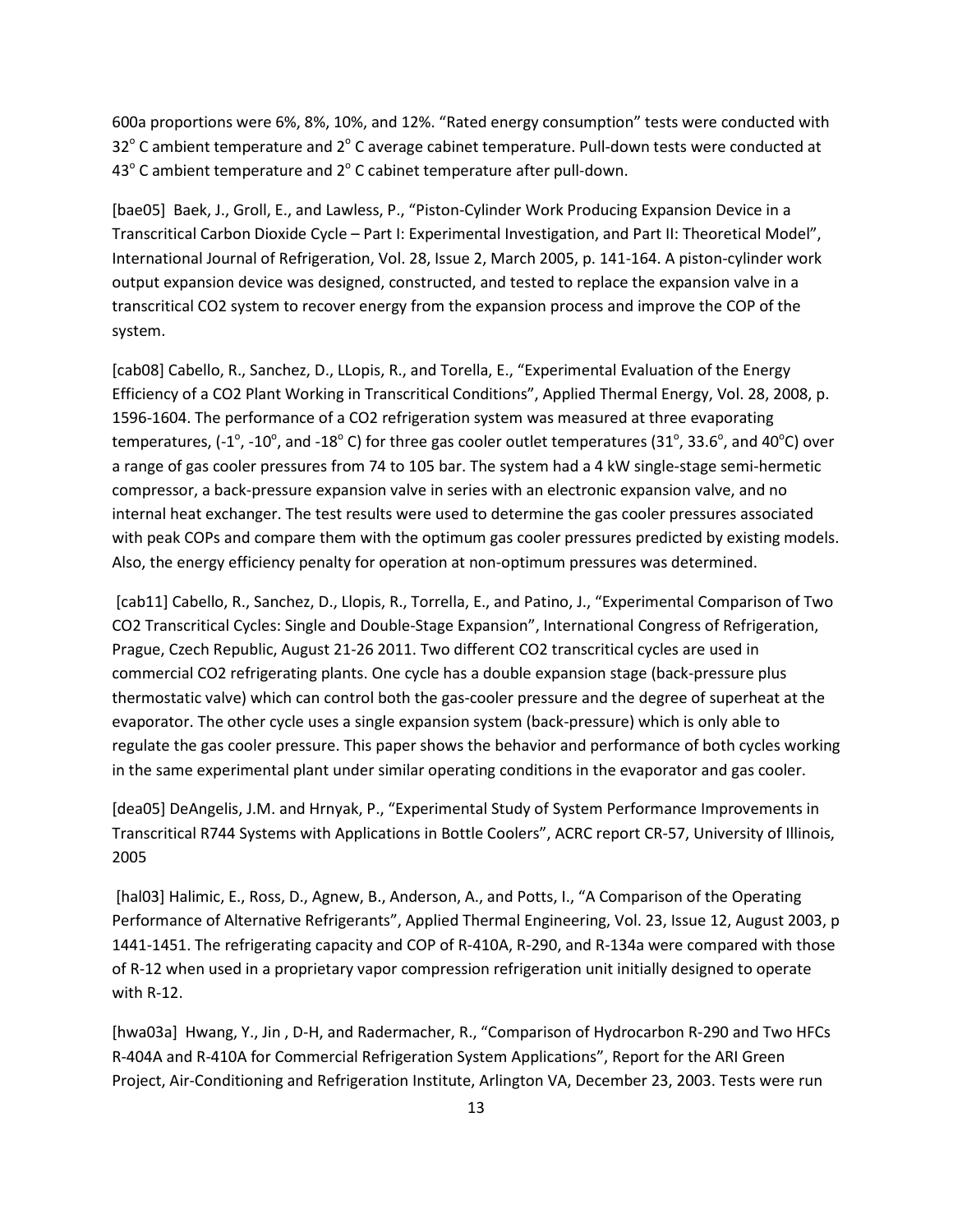on a medium temperature commercial refrigeration system consisting of a unit cooler and a condensing unit having a capacity of 11 kW. The design refrigerant was R-404A. Refrigerants tested were R-404A, R-410A, and R-290. Compressor capacity was adjusted by changing compressor size and by variable speed to achieve the same cooling capacity for each refrigerant. The evaporator inlet air temperature was  $1.7^\circ$ C while the condenser inlet air temperature was  $35^{\circ}$  C for full load tests and  $18.3^{\circ}$  C for part load tests.

[hwa04] Hwang, Y., Celik, A., and Radermacher, R., "Performance of CO2 Cycles with a Two-Stage Compressor", International Refrigeration and Air Conditioning Conference, Purdue University, July 12- 15, 2004. The performance of four CO2 cycle options was measured for three different evaporating temperatures; 7.2 $^{\circ}$ , -6.7 $^{\circ}$ , and -23.3 $^{\circ}$  C under ARI Standard 520 for condensing units. The cycle options included a basic cycle, a cycle with a suction line heat exchanger, a cycle with an intercooler, and a twostage split cycle. The compressor was a hermetic rotary-type compressor.

[hwa07] Hwang, Y., Jin, D-H., and Radermacher, R., "Comparison of R-290 and Two HFC Blends for Walk-In Refrigeration Systems", International Journal of Refrigeration, Vol. 30, Issue 4, June 2007, p 633-641. An experimental evaluation of R-290, R-410A, and R-404A was conducted in a walk-in system. The results were used for LCCP comparisons of systems using these refrigerants.

[kre11] Kreiger, T. and Schuster, M., "Natural Refrigerants for Plug-In Refrigeration Cabinets", International Congress of Refrigeration, Prague, Czech Republic, August 21-26 2011. A bottle cooler designed for R-290 was tested and the results were compared to performance of a bottle cooler of similar capacity using R-404A. The comparisons were based on pull-down time, compressor running time, and energy consumption for 24 hour steady state operation. The energy consumption with R-290 was reduced by 10% for the steady state test.

[li04] Li, M., Ma, Y., Guan, H., and Li, L., "Development and Experimental Study of CO2 Expander in CO2 Supercritical Refrigeration Cycles", International Journal of Green Energy, Vol. 1 (1) 2004, p. 89-99. This paper discusses the development of a rolling piston expander including seal technology, contact friction control, and suction design. Testing in a transcritical system showed that power recovery depended on the rotational speed of the expander. Efficiency of the prototype was observed to be about 32%.

[mad05] Madsen, K., Poulsen, C., and Wiesenfarth, M., "Study of Capillary Tubes in a Transcritical CO2 Refrigeration System", International Journal of Refrigeration, Vol. 28, Issue 8, December 2005, p. 1212- 1218. Capillary tubes were tested in an experimental CO2 system with evaporating temperature of -10 $^{\circ}$ C and temperatures after the gas cooler ranging from 20 $^{\circ}$  to 50 $^{\circ}$  C. Theoretical analyses also are included in the paper. The conclusion was that capillary tubes can be a competitive solution to a fixed pressure control or more expensive optimal pressure controls in smaller systems (e.g., bottle coolers) with fixed displacement compressors.

[man08] Mani, K., and Selladurai, V., "Experimental Analysis of a New Refrigerant Mixture as Drop-In Replacement for CFC-12 and HFC-134a", International Journal of Thermal Sciences, Vol. 47, Issue 11, November 2008, p 1490-1495. This paper reports on an experimental performance study in a vapor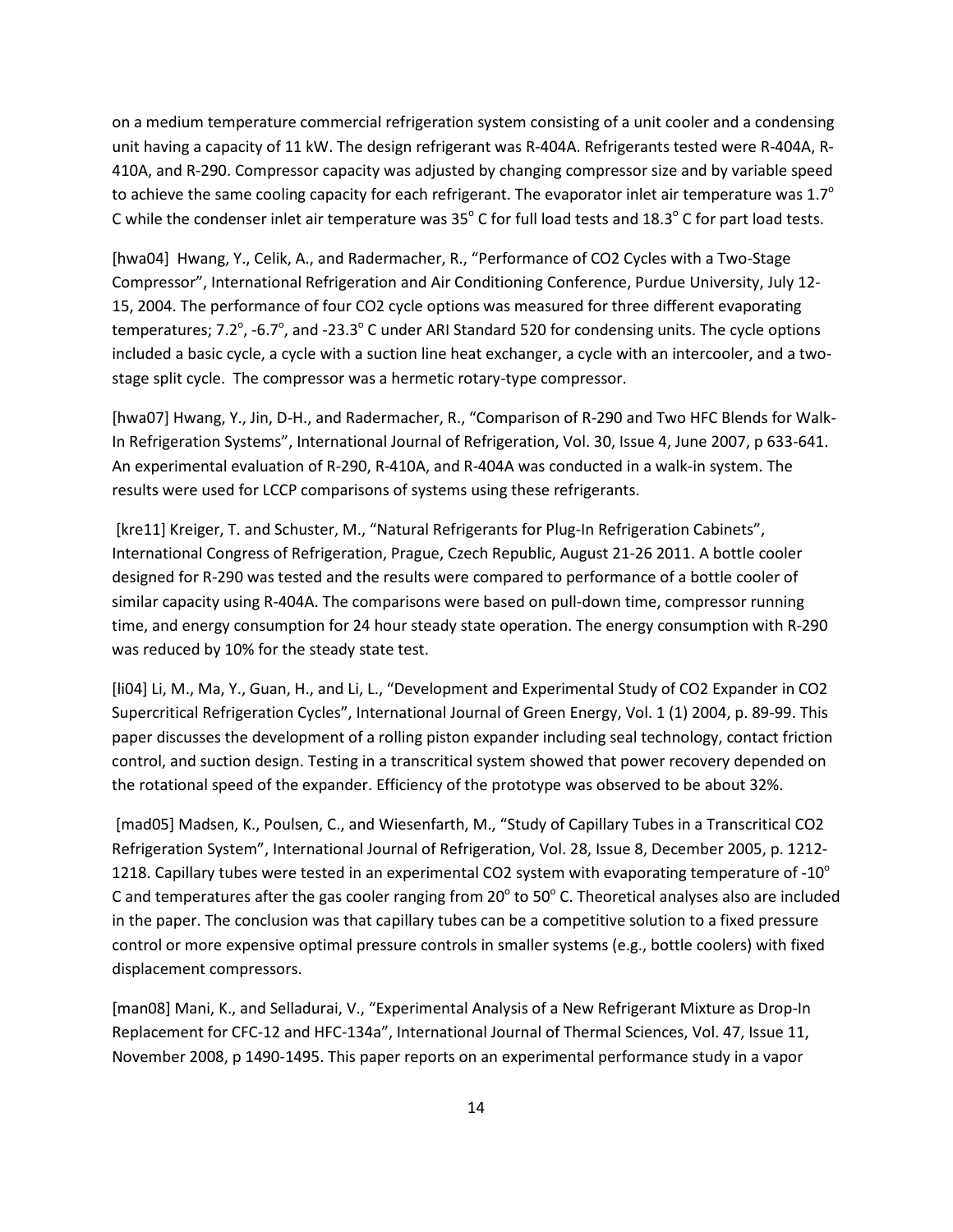compression system of R290/R600a (68%/32% by weight) vs. R-12 and R-134a for high temperature refrigeration.

[mey00] Meyer, J., "Experimental Evaluation of Five Refrigerants as Replacements for R-22", ASHRAE Transactions 2000, American Society of of Heating, Refrigeration, and Air Conditioning Engineers (ASHRAE), Atlanta, GA, USA, Vol. 106, Pt.2. A comparative analysis of the performance of R-134a, R-290, R-404A, R-407C, R-410A, and R-22 is based on tests in a system with nominal cooling capacity of 4 kW. The evaporator and condenser were tube-in-tube heat exchangers with water in counterflow to the refrigerant. Measurements were taken over a range of evaporating temperatures from -20 $^{\circ}$  C to 20 $^{\circ}$  C at a condensing temperature of  $55^{\circ}$  C.

[min10] Minor, B.H., Montoya, C., and Kasa, F.S., "HFO-1234yf Performance in a Beverage Cooler", International Refrigeration and Air Conditioning Conference, Purdue University, 2010. Tests were conducted on standard 19 cubic foot beverage coolers. One cooler provided an R-134a baseline. Another cooler was optimized for R-1234yf, and a third and fourth cooler were optimized for CO2 using two different compressor types. The ambient test condition was  $40.6^{\circ}$  C. Pull-down tests with no internal loads and with several percentages of loading were performed. Energy consumption for steadystate operation over 24 hours also was measured. LCCP comparisons are provided for the tested refrigerants.

[mon10a] Montagner, G.P. and Melo, C., "An Experimental Study of CO2 Thermodynamic Cycles", 9<sup>th</sup> IIR Gustav Lorentzen Conference on Natural Working Fluids, Sydney, Australia, 2010. Tests were conducted on a standard CO2 thermodynamic cycle using a capillary tube as an expansion device. The test system is the one described in the next reference below. It was shown that for each capillary tube there is a specific refrigerant charge that maximizes system COP. Capillary tube CO2 systems were shown to be susceptible to variations in operating conditions. Tests also were carried out with a modified cycle with a needle valve in series with the capillary tube. It was shown that the evaporator pressure can be controlled by regulating the refrigerant flow through the expansion device. The discharge pressure can be controlled by adjusting the refrigerant charge in the high pressure side of the system. Typical evaporator temperatures obtained in the tests ranged from -10 $^{\circ}$  C to  $-20^{\circ}$  C. gas cooler exit temperatures varied from  $33^\circ$  C to  $45^\circ$  C.

[mon10b] Montagner, G.P. and Melo, C., "Exploring the Performance Characteristics of CO2 Cycles in a Breadboard-Type Test facility", International Refrigeration and Air Conditioning Conference, Purdue University, 2010. A breadboard CO2 test system was used for performance tests under light commercial refrigeration conditions. The system provided a nominal 600 W of cooling capacity at an evaporating temperature of -7.5 $\degree$  C with the refrigerant temperature at the exit of the gas cooler at 38 $\degree$  C. Tests were run with gas cooler exit temperatures ranging from  $34^{\circ}$  to 45 $^{\circ}$  C. A needle valve in series with a capillary tube was shown to be an effective means for controlling evaporating pressure and reducing the effect of operating conditions. In some of the experiments the discharge pressure was controlled by varying the refrigerant charge. This had some effect on evaporator superheating.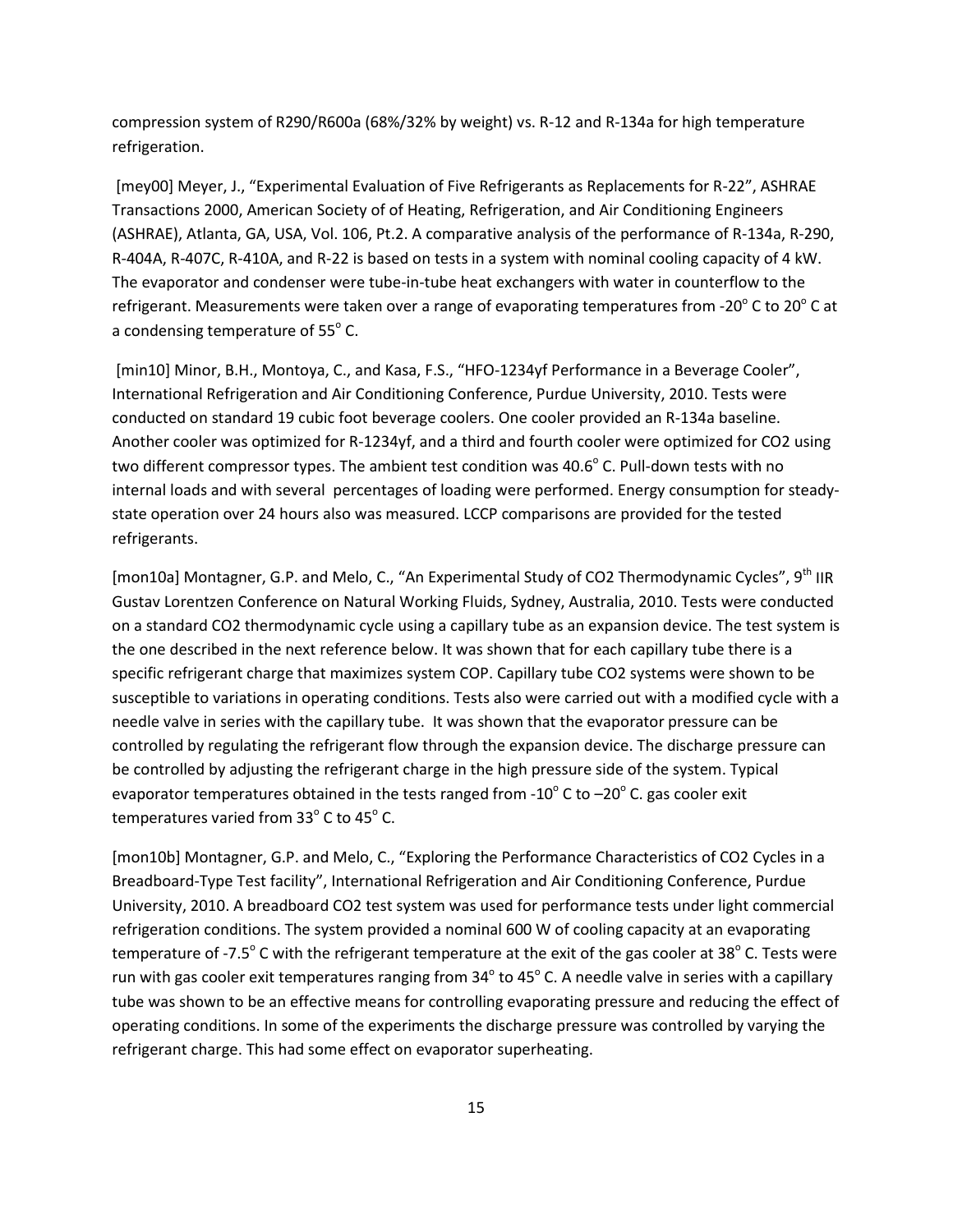[mon11] Montagner, G.P. and Melo, C., "Experimental Evaluation of CO2 Cycles Under Different Expansion Strategies", International Congress of Refrigeration, Prague, Czech Republic, August 21-26 2011. An experimental study was carried out to evaluate CO2 cycles for light commercial refrigeration systems. The effects of refrigerant charge, ambient temperatures, and thermal load were investigated in a system having a capillary tube and a thermostatic expansion valve as alternative expansion devices.

[oki10] Okishi, K., Ishida, S., Leck, T.J., and Minor, B.H., "HFO-1234yf Performance in a Vending Machine", Proceedings of the JRAIA International Symposium, Kobe, Japan, December 2-3, 2010. Beverage vending machines in Japan can store both hot and cold beverages at suitable temperatures. During part of the year the vending machines may operate in cooling-only mode and in another part of the year a heat pump mode can be used to obtain the simultaneous heating and cooling. The condensing temperature of a vending machine can reach 70 $\degree$  C for maintaining beverages at 55 $\degree$  C. The desired temperature for the cold beverages is  $3^\circ$  C. Tests were run at steady-state conditions with R-134a as the baseline refrigerant and R-1234yf as the alternative. Cooling capacity and COP in the cooling mode, and heating capacity and COP in the heat pump mode, were measured and compared for the two refrigerants.

[rac10] Rached, W., Komornicki, J., and Maldeme, C., "Safe and Environment Friendly Refrigeration and Refrigerants", 2010 International Symposium on Next-Generation Air Conditioning and Refrigeration Technology, Tokyo, February 2010,. A test facility with an R-404A scroll compressor was used to compare the performance of R-404A and a new refrigerant, ARM01 (Arkema) at evaporator temperature of -7<sup>o</sup>C and two condensing temperatures, 43<sup>o</sup>C and 32<sup>o</sup>C. Capacity and COP were the parameters evaluated.

[rig05] Rigola, J., Rausch, G., Perez-Segarra, C.D. and Oliva, A., "Numerical Simulation and Experimental Validation of Vapour Compression Refrigeration Systems. Special Emphasis on CO2 Transcritical Cycles", International Journal of Refrigeration, Vol. 28, Issue 8, December 2005, p 1225-1237. Compressor and cycle performance of a small capacity refrigeration system with an evaporation temperature around  $0^{\circ}$ C; transcritical performance vs. sub-critical conventional cycle. The abstract does not indicate what refrigerant was used for the conventional cycle.

[rig10] Rigola, J., Ablanque, N., Perez-Sagarra, C.D., and Oliva, A. "Numerical Simulation and Experimental Validation of Internal Heat Exchanger Influence on CO2 Transcritical Cycle Performance", International Journal of Refrigeration, Vol. 33, 2010, p.664-674. Experimental results are presented for a transcritical CO2 system with and without an internal heat exchanger (IHX). Tests were run in conditions applicable to small commercial refrigeration systems; about 600 W capacity,  $-5^{\circ}$  C evaporating temperature, and three ambient temperatures, 25 $^{\circ}$ , 35 $^{\circ}$ , and 43 $^{\circ}$ C. The effect of gas cooler pressure on COP and capacity was explored.

[rin11] Rinne, F., Minor, B., and Salem, K., "Hybrid Supermarket System using Low GWP Refrigerants", International Congress of Refrigeration, Prague, Czech Republic, August 21-26 2011. Refrigerant XP10 was retrofitted in a supermarket medium temperature refrigeration system replacing R-134a. Test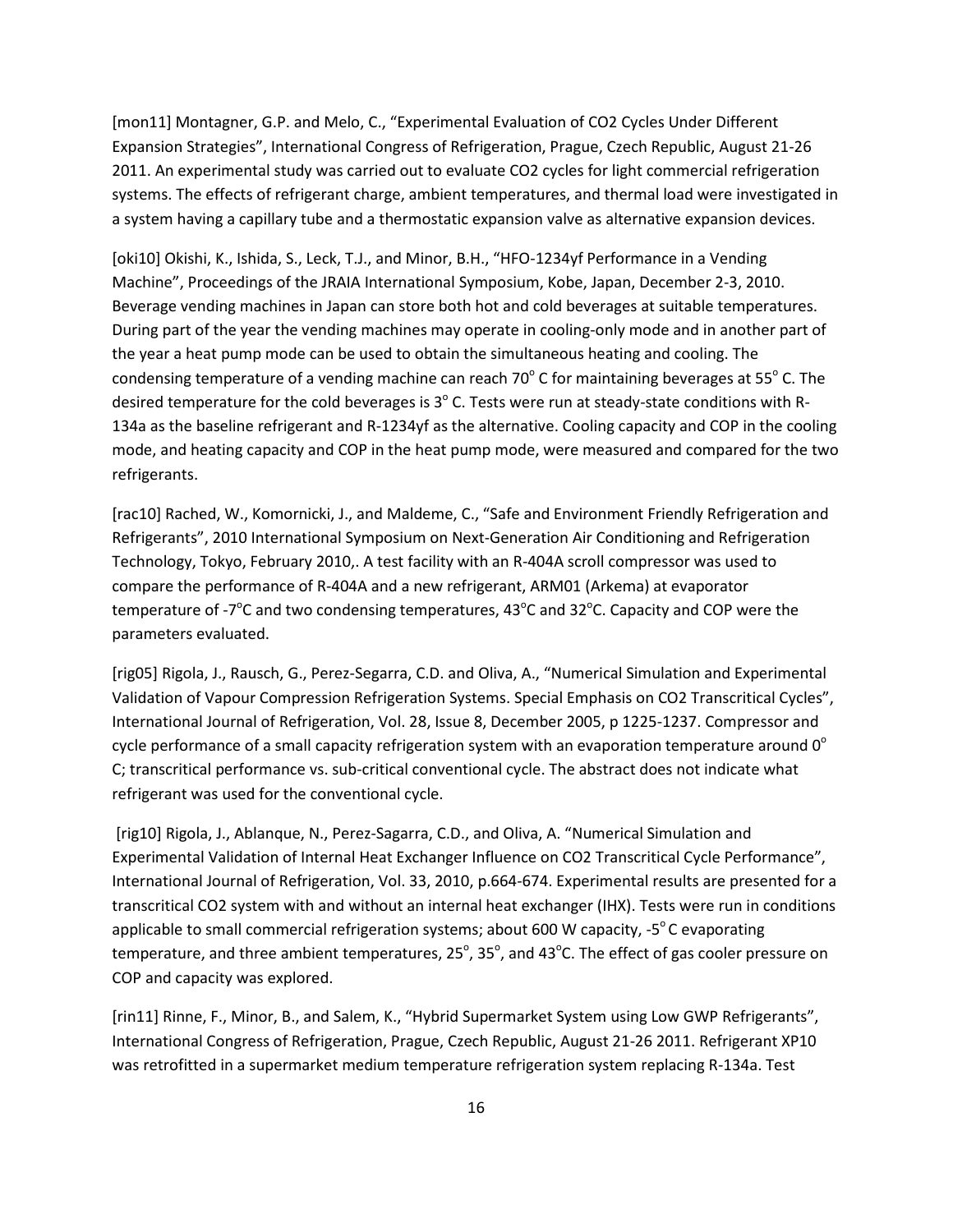results are shown for compressor calorimeter tests at three operating conditions; -23 $^{\circ}$  C/41 $^{\circ}$  C, -21 $^{\circ}$  $C/41^{\circ}$  C, and -12 $^{\circ}$  C/41 $^{\circ}$  C. XP10 relative to R-134a exhibited capacity increases of 7% to 10% and COP increases from 0 to 2%. A rack refrigeration unit in a supermarket was converted to XP10 from R-134a. Only the TXV setting was changed. Integrated electric power to the rack unit over a 24 hour period with similar weather conditions showed a reduction of 3.3% with XP10. Also see the paper by the same authors, "Experimental Study of R-134a Alternative in a Supermarket Refrigeration System", ASHRAE Transactions, Vol. 117, part 2, 2011 p. 124-131.

[sek05] Sekhar, S.J. and Lai, D.M., "HFC134a/HC600a/HC290 Mixture A Retrofit for CFC-12 Systems", International Journal of Refrigeration, Vol. 28, Issue 5, August 2005, p 735-743. An R-134a/HC blend with 9% HC by weight was tested in two low-temperature systems (a domestic refrigerator and a deep freezer) and two medium-temperature systems (a bottle cooler and a 3.5 kW walk-in cooler).

[sha12] Shapiro, D., "Drop-in Testing of Next-Generation R-134a Alternates in a Commercial Bottle Cooler/Freezer", International Refrigeration and Air Conditioning Conference, Purdue University, July 16-19, 2012. Drop-in tests were conducted with R-134a as a baseline and the following alternative refrigerants: R-1234yf, XP10, R-1234ze(E), and N13. Tests were conducted in accordance with ASHRAE Standard 72 at -5.6 $^{\circ}$  C and 3.3 $^{\circ}$  C bottle cooler temperature setpoints. Two ambient conditions were tested: 23.9 $\degree$  C/55% rh and 26.7 $\degree$  C/55% rh. In addition to the ASHRAE test conditions, full pull-down tests and half pull-down tests were conducted. With the exception of R-1234ze(E) all the alternative refrigerants had similar performance to R-134a. R-1234ze(E) had lower density at compressor suction conditions so had longer compressor run times. A larger displacement compressor would likely bring this refrigerant to roughly the same performance as the other refrigerants.

[spa10] Spatz, M.W., Motta, S.Y., and Becerra, E.V., "Low Global Warming Alternative Refrigerants for Stationary AC&R Applications", 2010 International Symposium on Next-Generation Air Conditioning and Refrigeration Technology, Tokyo, February 2010. A vending machine was tested with R-134a, R-1234yf, and R-1234ze(E). Efficiency and capacity were measured inside environmental chambers. Tests also were performed on a typical North American air conditioning system. The cooling capacity with R-410A is 10.6 kW and the unit has a SEER of 13. The unit was tested using low GWP refrigerants HDR-06 and HDR-11 (Honeywell) using the same compressor as for R-410A. Tests also were run using refrigerant HDR-01 (Honeywell) which has properties closer to those of R-22. An R-22 compressor was used for the HDR-01 testing. Capacity and COP results are compared to R-410A for these new low GWP refrigerants.

[yan10] Yana Motta, S., Becerra, E.V., and Spatz. M.W., "Analysis of LGWP Alternatives for Small Refrigeration (Plugin) Applications", International Refrigeration and Air Conditioning Conference, Purdue University, 2010. An experimental study was conducted for R-134a, R-1234yf, and R-1234ze(E) using a representative vending machine. A larger compressor was substituted for the R-1234ze(E) tests. Tests were conducted with  $32.2^{\circ}$  C ambient temperature and  $2^{\circ}$  C interior temperature.

[yan11a] Yana Motta, S., Spatz, M., and Becerra, E.V., "Analysis of LGWP Alternatives for Small Refrigeration (Plug-In) Applications", International Congress of Refrigeration, Prague, Czech Republic,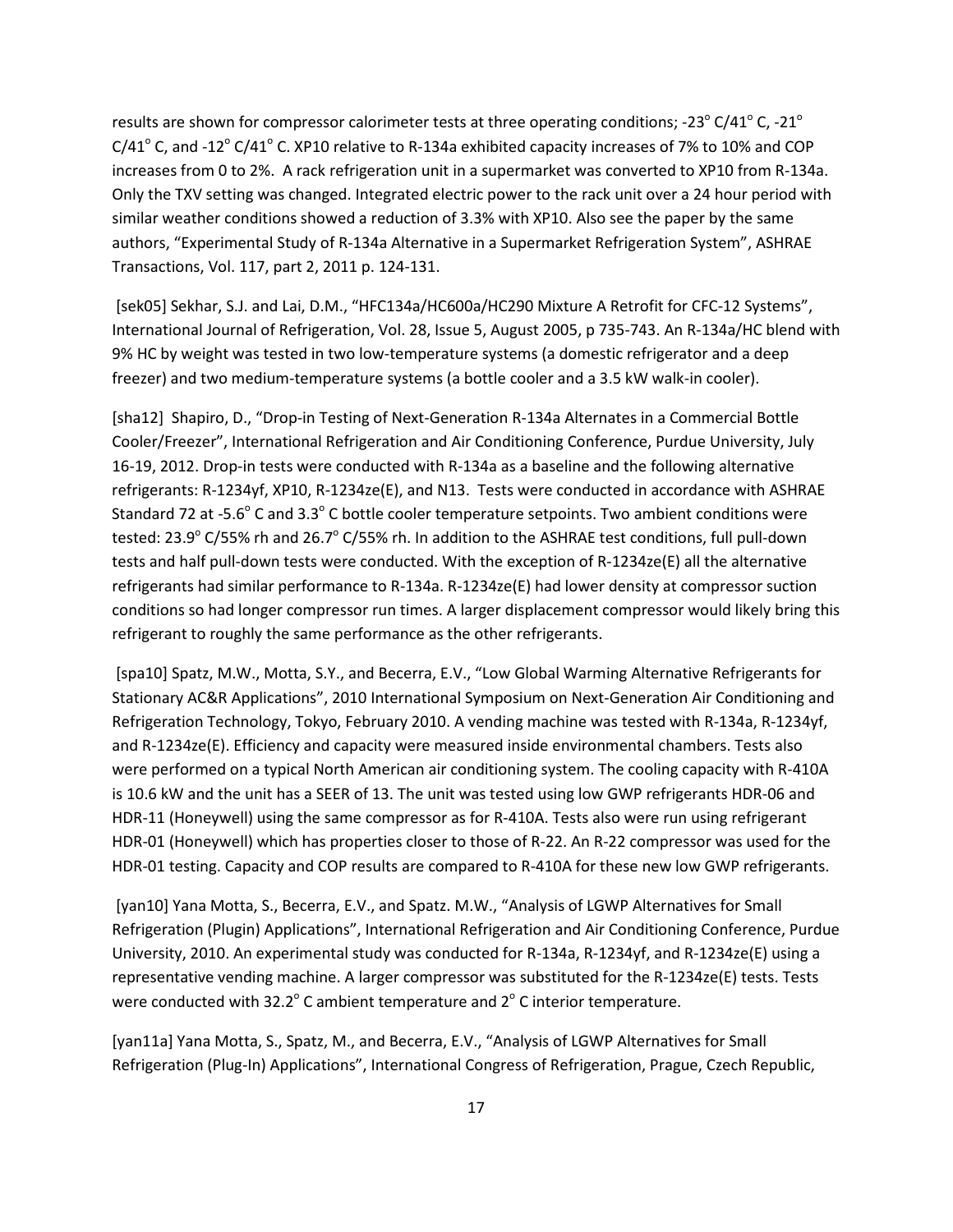August 21-26 2011. Pull-down and cycling tests were conducted on a 360-bottle/glass door vending machine equipped with a 0.56 kW hermetic reciprocating compressor. R-134a was the baseline refrigerant. Drop-in pull-down tests were performed with R-1234yf with the cabinet fully loaded. Test results included time to pull down to the desired temperature, integrated energy consumption during pull down, and standard cycling energy evaluation. Another series of tests were performed on a cassette-type vending machine split between an indoor evaporator/fan and an outdoor condenser/fan/compressor unit. Both air-side and refrigerant-side parameters were measured with R-134a as the baseline refrigerant and R-1234yf and R-1234ze(E) as alternatives. A larger compressor was used with R-1234ze(E). Capacity, COP, and heat exchanger conditions were reported for the tests.

[yan11b] Yana Motta, S., and Spatz, M., "Latest Developments in Low Global Warming Refrigerants for Commercial Supermarket Refrigeration", International Congress of Refrigeration, Prague, Czech Republic, August 21-26 2011. Tests were performed using a commercially-available condensing unit and evaporator for a walk-in freezer/cooler. Three ambient temperatures were used:  $13^{\circ}$ C,  $24^{\circ}$ C, and  $35^{\circ}$ C. Test conditions for the freezer side were: medium temperature refrigeration  $10^{\circ}$  C and  $2^{\circ}$  C; Low temperature refrigeration -18 $^{\circ}$  C and -26 $^{\circ}$  C. R-404A was the baseline refrigerant. Capacity, efficiency, mass flow, and discharge temperature data are presented for R-407A, R-407F, N-40 and N-20 (Honeywell).

[yan12a] Yana Motta, S., Spatz, M., and Vera Becerra, E., "Low Global Warming Refrigerants for Commercial Refrigeration Systems", International Refrigeration and Air Conditioning Conference, Purdue University, July 16-19, 2012. Tests were conducted on a commercial condensing unit and an evaporator for a walk-in freezer/cooler. Three outdoor ambient temperatures were used: 13, 24,and 35 $\degree$  C. Two application ranges were evaluated for the evaporator: -18 $\degree$  and -26 $\degree$  C for freezers and 10 $\degree$ and  $2^\circ$  C for coolers. Capacity, efficiency, and mass flow data are presented for R-407A, R-407F, N-40, and N-20 for low and medium temperatures. Additional data is provided for lower GWP A2L refrigerant L-40. Glide effects on performance are discussed. Compressor calorimeter data were taken and compared to actual system performance. It was found that typical compressor calorimeter tests impose unrealistic penalties on blends with glide. Fractionation due to leaks in real systems also was studied.

[yan12b] Yana Motta, S., Spatz, M., "Low-GWP Replacements for R-404A in Commercial Refrigeration Applications", JRAIA International Symposium on New Refrigerants and Environmental Technology, Kobe Japan, November 8-9, 2012. Tests were performed on a commercially-available condensing unit and an evaporator for a walk-in freezer/cooler for three outdoor ambient temperatures;  $13^{\circ}$  C,  $24^{\circ}$  C, and 35 $^{\circ}$  C. Two ranges of applications were tested; -18 $^{\circ}$  C and – 26 $^{\circ}$  C for low temperature refrigeration and 10° C and 2° C for medium temperature. Baseline tests were run with R-404A. Lower GWP refrigerants tested were R-407F, N-41, and N-20. The results of compressor calorimeter testing of a 3.2 ton semi-hermetic reciprocating compressor designed for R-22 and tested on R-404A and N-40 also are reported.

### **Low-Temperature Refrigeration**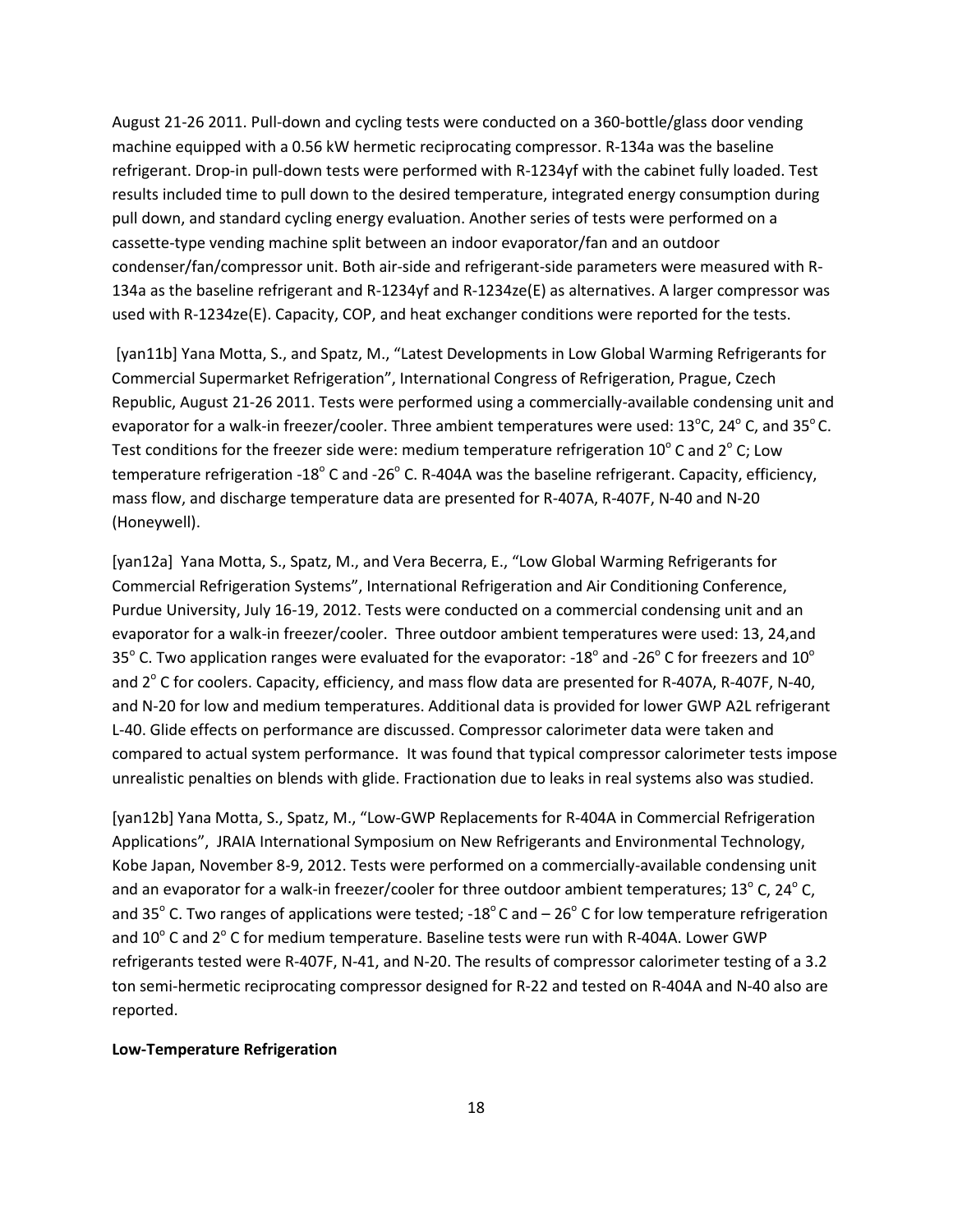[eng95] Engler, T., Mobner, F. and Oellrich L.R., "Experimental Results and Theoretical Investigations with Alternative Refrigerants", 19<sup>th</sup> International Congress of Refrigeration 1995, Proceedings, Vol. IVb. A semihermetic reciprocating compressor with a swept volume of 22.4  $m^3$ /hr was used for tests with a double pipe counter-current condenser and a double pipe counter-current evaporator. The evaporator temperature was varied from -45 $^{\circ}$  C to -10 $^{\circ}$  C. The condensing temperature was varied between 30 $^{\circ}$  C and 40° C. Refrigerants tested were R-22, R-502, R-507, R-290, R-32/134a (38/62), R-290/R-600a (70/30), R-32/125/134a (30/20/50) and R-125/143a/134a (45/45/10).

[hwa05] Hwang, Y., Jin , D-H, and Radermacher, R., "Comparison of Hydrocarbon R-290 and Two HFCs R-404A and R-410A for Low-Temperature Refrigeration Applications – Final Report", Report for the International Council of Air-Conditioning and Refrigeration Manufacturer's Association and the Air-Conditioning and Refrigeration Institute, Arlington VA, November 17, 2005. This study is similar to the one reported under [hwa07], but for low-temperature refrigeration conditions. The evaporator inlet air temperature was -23.3 $^{\circ}$  C while the condenser inlet air temperature was 35 $^{\circ}$  C for full load tests and  $18.3^{\circ}$  C for part load tests.

[kru00] Kruse, H., "Refrigerant Use in Europe", ASHRAE Journal, American Society of of Heating, Refrigeration, and Air Conditioning Engineers (ASHRAE), Atlanta, GA, USA, September 2000. Summaries of energy consumption measured in calorimeter tests are presented for substitutes for R-22 and R-502 operating in refrigeration systems with temperatures from -10 $\degree$  C to -40 $\degree$  C. The substitutes tested include R-404A, R-407A, R-407B, R-407C, R-507, R-410A, and R-290.

[par07c] Park, K-J. and Jung, D., "Thermodynamic Performance of R-502 Alternative Refrigerant Mixtures for Low Temperature and Transport Applications", Energy Conversion and Management, Vol. 48, Issue 12, December 2007, p 3084-3089. R-1270 and R-290 were tested and compared to R-502 in a refrigerating bench tester with a scroll compressor with 3 – 3.5 kW capacity. Average saturation temperatures were -28 $^{\circ}$  and 45 $^{\circ}$ C in the evaporator and condenser respectively.

[pei00] Peixoto, R.A., Epof, S., and Parra, D., "Experimental Investigation of the Performance of Commercial Freezers Using Refrigerant HC-600a", Purdue University, 2000, IIF-IIR Commission B1, B2, E1, and E2. A 170 liter chest freezer was tested with R-600a and R-134a. Pull down and energy consumption tests were performed with each refrigerant.

[pha12b] Pham, H., and Rajendran, R., "Lower-GWP Refrigerants in Refrigeration", ASHRAE/NIST Refrigerants Conference, Gaithersburg, MD, October 29-30, 2012. Compressor drop-in tests were conducted on low-GWP refrigerants DR-7 and L-40 with R-404A as a baseline. A 6-hp scroll compressor was tested at conditions representing low temperature and medium temperature refrigeration conditions; -32 $^{\circ}/$ 21 $^{\circ}$  C, -32 $^{\circ}/$ 42 $^{\circ}$  C, -18 $^{\circ}/$ 21 $^{\circ}$  C, -7 $^{\circ}/$ 38 $^{\circ}$  C, -7 $^{\circ}/$ 21 $^{\circ}$  C, and -7 $^{\circ}/$ 49 $^{\circ}$  C. Also, two low temperature systems were tested with these refrigerants as drop-ins. One was a 0.5-hp critically charged reach-in freezer and the other was a 3-hp walk-in freezer with a receiver. The reach-in freezer was tested at 23.9° C room temperature and -17.8° C box temperature. The walk-in was tested at 35° C and  $15^{\circ}$  C ambients and -23.3 $^{\circ}$ C box temperature.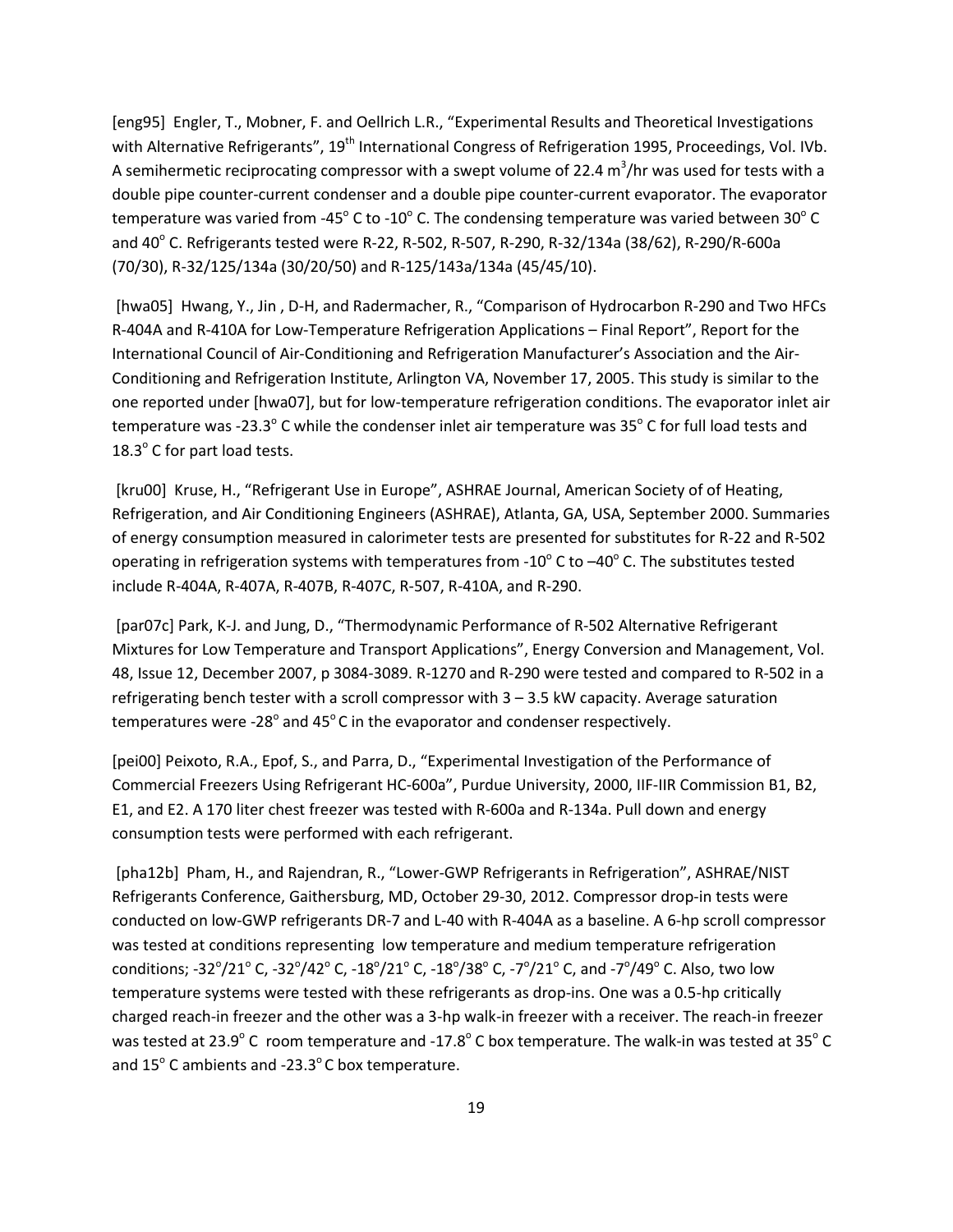[sek05] Sekhar, S.J. and Lai, D.M., "HFC134a/HC600a/HC290 Mixture A Retrofit for CFC-12 Systems", International Journal of Refrigeration, Vol. 28, Issue 5, August 2005, p 735-743. An R-134a/HC blend with 9% HC by weight was tested in two low-temperature systems (a domestic refrigerator and a deep freezer) and two medium-temperature systems (a bottle cooler and a 3.5 kW walk-in cooler).

[yan11b] Yana Motta, S., and Spatz, M., "Latest Developments in Low Global Warming Refrigerants for Commercial Supermarket Refrigeration", International Congress of Refrigeration, Prague, Czech Republic, August 21-26 2011. Tests were performed using a commercially-available condensing unit and evaporator for a walk-in freezer/cooler. Three ambient temperatures were used:  $13^{\circ}$ C,  $24^{\circ}$ C, and  $35^{\circ}$ C. Test conditions for the freezer side were: medium temperature refrigeration 10 $^{\circ}$  C and 2 $^{\circ}$  C; Low temperature refrigeration -18 $^{\circ}$  C and -26 $^{\circ}$  C. R-404A was the baseline refrigerant. Capacity, efficiency, mass flow, and discharge temperature data are presented for R-407A, R-407F, N-40 and N-20 (Honeywell).

[yan12b] Yana Motta, S., Spatz, M., "Low-GWP Replacements for R-404A in Commercial Refrigeration Applications", JRAIA International Symposium on New Refrigerants and Environmental Technology, Kobe Japan, November 8-9, 2012. See the citation under "Medium Temperature Refrigeration" above. Low temperature refrigeration tests also are reported in this paper.

#### **Review and Overview Papers**

[bea12] Beattie, R.J. and Karnaz, J.A., "investigation of Low GWP refrigerant Interaction with Various Lubricant Candidates", International Compressor Engineering Conference, Purdue University, July 16-19, 2012. The paper presents an assessment of current and future needs for lubricants for various refrigerants to help manufacturers of HVAC&R equipment to evaluate the choices needed to maintain required system performance. The paper includes results from calorimeter performance testing of R-600a compressors using a number of synthetic lubricants with mineral oil as a baseline.

[bul12] Bullard, C. , "Outlook for Natural Refrigerants", ASHRAE/NIST Refrigerants Conference, October 29-30, 2012, Gaithersburg MD. USA . The issues associated with transition to lower-GWP refrigerants for vapor compression systems are presented. The paper includes performance of recently-developed prototype systems using natural refrigerants (CO2, hydrocarbons, NH3) and low GWP synthetic refrigerants R-32 and isomers of R-1234. Outlooks are offered for several types of refrigeration and airconditioning applications.

[cal12] Calm, J. "Refrigerant Transitions..,. Again", ASHRAE/NIST Refrigerants Conference, October 29- 30, 2012, Gaithersburg MD. USA . This paper reviews the progression of refrigerants from the inception of mechanical refrigeration to the present (2012). The paper presents factors challenging or likely to challenge the new generation of refrigerants being proposed to achieve zero ODP and reduced GWP.

[cav12] Cavallini, A., Brown, S., and Zilio, C., "Thermophysical Properties, Heat Transfer, and Pressure Drop of HFOs", ASHRAE/NIST Refrigerants Conference, Gaithersburg, MD, October 29-30, 2012. This paper considers heat transfer and pressure drop performance of five propene isomers, R-1233xf, R-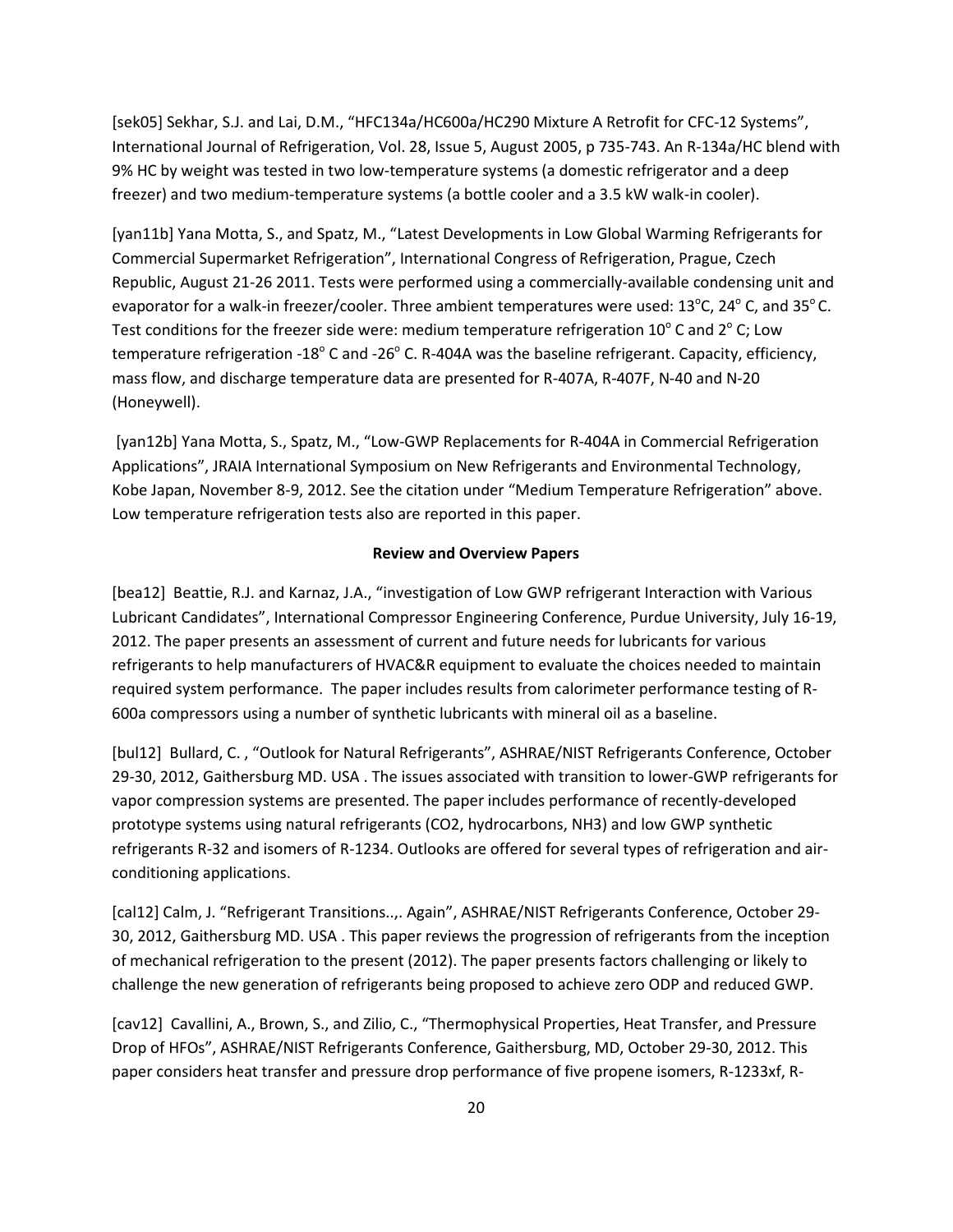1233zd(E), R-1234yf, R-1234ze(E) and R-1234zf relative to R-134a, R-245fa, and R-123. Both in-tube condensation and in-tube flow boiling are examined. Also, heat transfer and pressure drop performance of five R-32/R-1234yf blends are considered. The detailed information in the paper is based on data and correlations in the literature applied to these fluids. A literature review of relevant articles for condensing and boiling heat transfer and pressure drop of the propene isomers is included.

[col00] Colbourne, D. and Suen, K.O., "Assessment of Performance of Hydrocarbon Refrigerants", Purdue University, IIF-IIR Commission B1, B2, E1, and E2, 2000. A review is provided of 54 papers and reports detailing experimental performance comparisons of various hydrocarbon and non-hydrocarbon refrigerants. Single phase and two-phase heat transfer and pressure drop information also is evaluated.

[mcl12] McLinden, M., Domanski, P., Kazakov, A., Heo, J. and Brown, J., "Possibilities, Limits, and Tradeoffs for Refrigerants in the Vapor Compression Cycle", ASHRAE/NIST Refrigerants Conference, October 29-30, 2012, Gaithersburg MD. USA . This paper explores the possibilities for refrigerants having low GWP by using two complementary approaches. The first approach considers the effect of a refrigerant's fundamental thermodynamic parameters on performance in the simple vapor compression cycle and variations on the cycle. The second approach examined more than 56,000 chemical compounds from a database of chemical structures.

[moh09] Mohanraj, M, Jayaraj, S. and Muraleedharan, C., "Environment Friendly Alternatives to Halogenated Refrigerants, a Review", International Journal of Greenhouse Gas Control, Vol. 3, Issue 1, January 2009, p 108-119. This paper reviews various experimental and theoretical studies carried out around the globe with alternatives such as HCs, HFCs, and their mixtures.

## **Compressor Tests**

[cam94] Camporese, R., Bobbo, S., and Rozza, F., "Hydrocarbons as Substitutes for Halogenated Refrigerants in Refrigerating Systems", International Refrigeration and Air Conditioning Conference, Purdue University, 1994, p 231-236. Several domestic hermetic refrigeration compressors with different displacements were tested in a secondary refrigerant calorimeter. Tests were performed with R-12, R-134a, R-290/R-600a (50%/50%) and R-600a.

[dar11] Da Riva, E. and Del Col, D., "Performance of a Semi-Hermetic Reciprocating Compressor With Propane and Mineral Oil", International Journal of Refrigeration, Vol. 34, Issue 3, May 2011, p 752-763. Experimental results are presented for a semi-hermetic compressor tested with R-290 with and without an internal heat exchanger between the suction line and discharge line.

[jov06] Jover, J., Jornet, M., Pons, J., and Serra, J.M., "Feasibility of a R-744 Compressor for Light Commercial Appliances", International Compressor Engineering Conference, Purdue University, July 17- 20, 2006. Performance data (capacity and COP) is presented for R-134a and CO2 compressors tested at evaporator temperatures of -10°, 0°, and 7.2° C. Compressor inlet temperature was 35°C and condenser temperature was 55° C for R-134a. For CO2 the gas cooler pressure was 85 bar. Data also is presented for R-404A and CO2 compressors tested at evaporator temperatures of -10 $^{\circ}$ , -23.3 $^{\circ}$ , and -35 $^{\circ}$  C.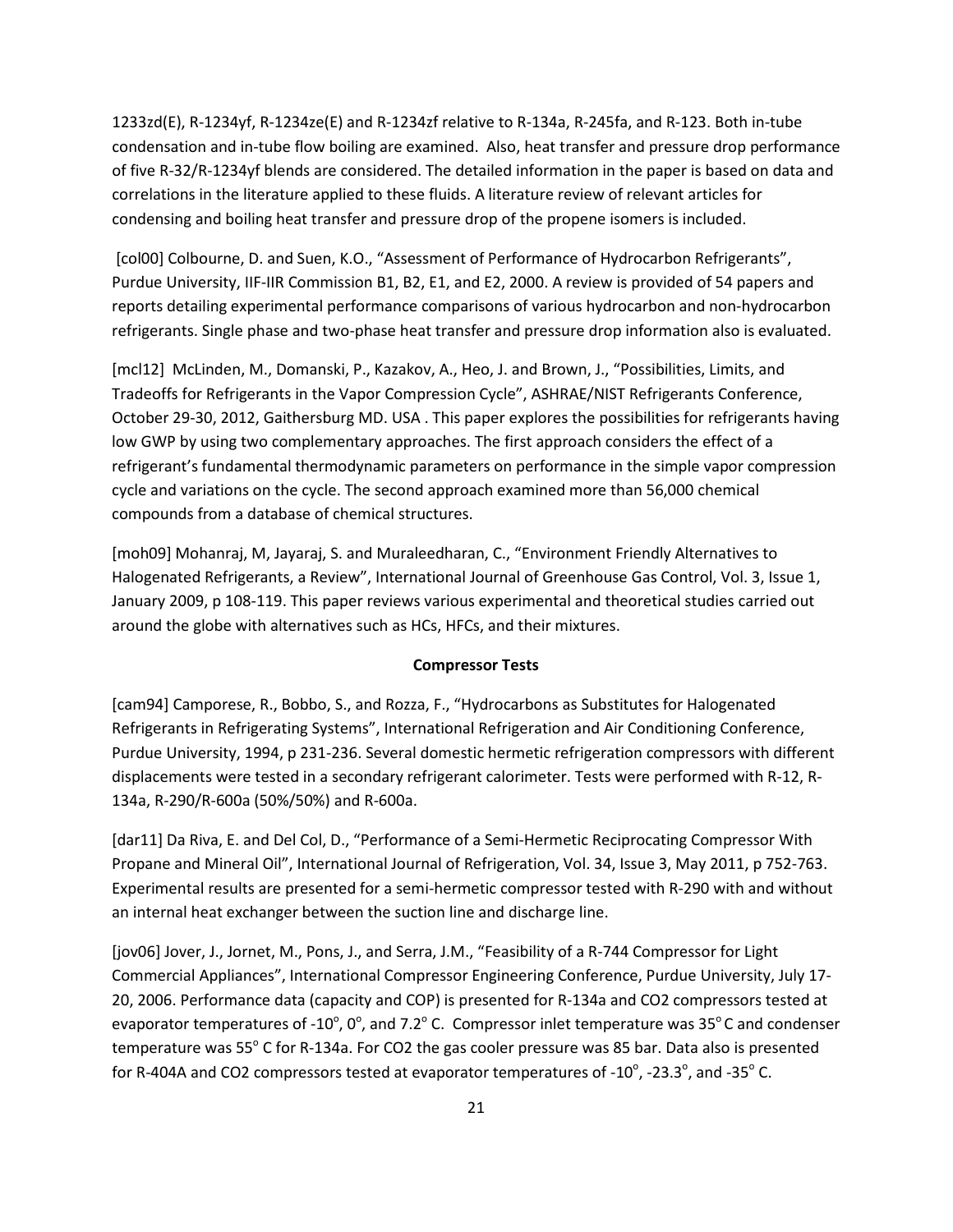Compressor inlet temperature was  $32^{\circ}$ C and condenser temperature was  $55^{\circ}$  C for R-134a. For CO2 the gas cooler pressure was 85 bar.

[khm04] Khmelnjuk, M., Vozny, V., and Mazur, V., "Experimental Characterization of Small Reciprocating Compressor Working With Azeotropic Blends of Alternative and Natural Refrigerants", International Refrigeration and Air Conditioning Conference, Purdue University, 2004. A 0.1 kW hermetic reciprocating compressor from Zanussi was tested using the ISO 917 standard with pure R-134a, R-152a, and R-600a. Suction temperature was  $32^{\circ}$  C and condensing temperature was 55 $^{\circ}$  C. In addition to the three "pure" refrigerants, mixtures of R-152a/R-600a in proportions of 50/50, 60/40, and 75/25 were tested. Mixtures of R-134a/R-600a in proportions of 80/20, 70/30, 60/40, and 50/50 also were tested.

[nav05] Navarro, E., Urchueguia, J.F., Gonalvez, J., and Corberan, J.M., "Test Results of Performance and Oil Circulation Rate of Commercial Reciprocating Compressors of Different Capacities Working with Propane (R-290) as Refrigerant", International Journal of Refrigeration, Vol. 28, Issue 6, September 2005, p. 881-888. Five R-407C hermetic compressors covering different capacities, stroke-to-bore ratios, and number of cylinders were tested with propane as a refrigerant and the results are compared to performance with R-407C. Volumetric efficiency and isentropic efficiency, as well as other parameters, were measured.

[pha12] Pham, H., and Rajendran, R., "R32 and HFOs as Low-GWP Refrigerants for Air Conditioning", International Refrigeration and Air Conditioning Conference, Purdue University, July 16-19, 2012. This paper, discussed previously in the Air-Heating Heat Pump Section above, also includes test results for a 3-ton scroll compressor tested with R-410A and R-32 at three air conditioning and two heat pump test conditions.

[rig06] Rigola, J., Rausch, G., Perez-Segarra, C., and Oliva, A., "Numerical Study and Experimental Comparison of CO2 Reciprocating Compressors for Small Cooling and/or Freezing Capacity Applications", International Compressor Engineering Conference, Purdue University, July 17-20, 2006. Performance of hermetic and semi-hermetic CO2 compressors working in a transcritical cycle is compared to the performance of a commercial hermetic reciprocating compressor operating with R-134a. Evaporator temperatures for the tests were -10 $^{\circ}$ , 0 $^{\circ}$ , and 7.2 $^{\circ}$  C. Compressor inlet temperature was 35 $^{\circ}$ C and condenser temperature was  $55^{\circ}$  C for R-134a.

[rov06] Rovira, J., Rigola, J., Oliva, A., and Perez-Segarra, C.D., "Numerical Simulation and Experimental Comparison of Refrigeration and Air-Conditioning Scroll Compressors Application to Trans-Critical Carbon Dioxide Cycles", International Compressor Engineering Conference, Purdue University, July 17- 20, 2006. This paper uses experimental data from previous papers (cited) on CO2 scroll compressor tests to evaluate numerical simulation models. The data encompasses evaporator temperatures of -10 $^{\circ}$ , 0 $^{\circ}$ , and 10 $^{\circ}$  C, condensing temperatures of 25 $^{\circ}$ , 35 $^{\circ}$ , and 45 $^{\circ}$  C and also different driving frequencies. The paper mentions using R-22 data for reference but that data does not seem to be shown.

[tie96] Tiedemann, T., Burke, M., and Kruse, H., "Recent Developments to Extend the Use of Ammonia", International Refrigeration and Air Conditioning Conference, Purdue University, 1996, p 389-395. Test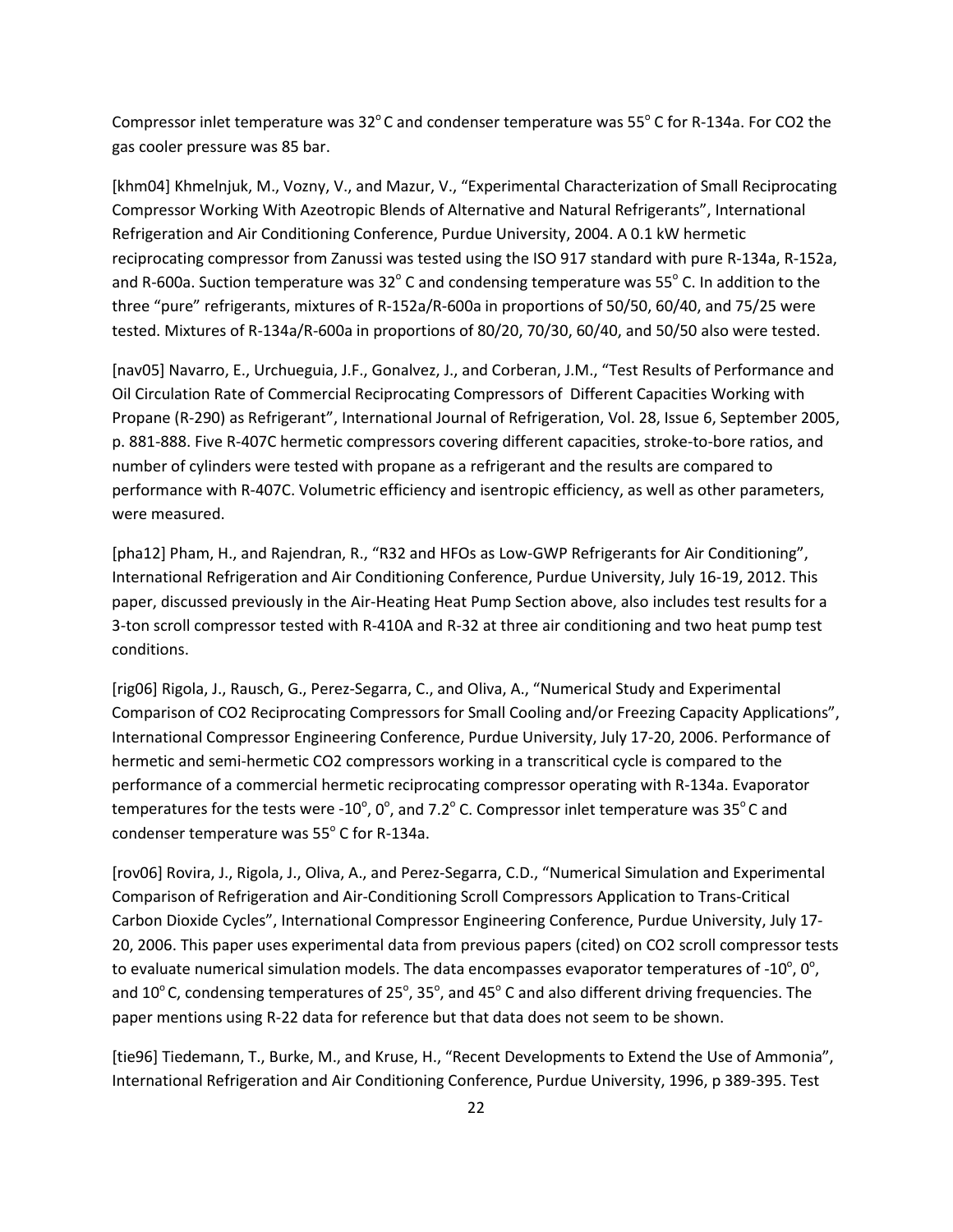data are reported on volumetric efficiency and COP of ammonia and R-22 tests using a "small" (under 30 kW) open type ammonia compressor.

### **Heat Transfer Papers**

## **Evaporating**

[bab12] Baba, D., Nakagawa, T., and Koyama, S., "Flow Boiling Heat Transfer and Pressure Drop of R-1234ze(E) and R-32 in Horizontal Micro-Fin Tube", International Refrigeration and Air Conditioning Conference, Purdue University, July 16-19, 2012. The flow boiling heat transfer of R-1234ze(E), R-32, and R-1234ze(E)/R32 (50/50 mass %) was measured in a horizontal micro-fin copper tube with a 6 mm outside diameter, 5.21 mm mean inside diameter, 0.26 mm fin height, and 20 degree spiral angle. The mass velocity range was 150 to 400 kg m<sup>-2</sup> s<sup>-1</sup> at a constant inlet temperature 10<sup>°</sup> C. The heat transfer and pressure drop of the pure refrigerants are compared to some correlations.

[cho12] Choi, K., Oh, J-T., Nguyen, C., and Kim, K., "Boiling Heat Transfer of R-1234yf in Horizontal Circular Small Tubes", International Refrigeration and Air Conditioning Conference, Purdue University, July 16-19, 2012. Heat transfer and pressure drop were measured in horizontal tubes with inner tube diameters of 1.5 mm and 3 mm. Local heat transfer coefficients were obtained for heat fluxes from 5 to 40 kW m<sup>-2</sup>, mass fluxes from 50 to 600 kg m<sup>-2</sup> s<sup>-1</sup>, saturation temperatures of 0<sup>o</sup>, 5<sup>o</sup>, and 10<sup>o</sup> C, and quality up to 1.0. A new boiling heat transfer correlation for R-1234yf was developed.

[dan10] Dang, C., Saitoh, S., Nakamura, Y., Minxia, K., and Hihara, E., "Boiling Heat Transfer of HFO-1234yf Flowing in Smooth Small-Diameter Horizontal Tube", 2010 International Symposium on Next-Generation Air Conditioning and Refrigeration Technology, Tokyo, February 2010. The tube inner diameter was 2 mm. Local heat transfer coefficients were measured over a range of heat flux, mass flux, and inlet vapor quality (from 0 to 0.25). Results were compared to several heat transfer correlations.

[dom04] Domanski, P., "Performance of HC and HFC Refrigerants in a Finned-Tube Evaporator and Its Effect on System Efficiency", 6<sup>th</sup> IIR Gustav Lorentzen Natural Working Fluids Conference, Glasgow, 2004

[ham10] Hamdar, M., Zoughalb, A., and Clodic, D., "Flow Boiling Heat Transfer and Pressure Drop of Pure HFC-152a in a Horizontal Mini-Channel", International Journal of Refrigeration, Vol. 33, Issue 3, May 2010, p 566-577.

[jun05] Jung, Dongsoo, Lee, Heungseok, Bae, Dongsoo, and Ha, Jongchui, "Nucleate Boiling Heat Transfer Coefficients of Flammable Refrigerants on Various Tubes", International Journal of Refrigeration, Vol. 28, Issue 3, May, 2005, p. 451-455. Nucleate boiling coefficients were measured for R-1270, R-290, R-600a, R-600, and RE-170. Tubes used were a low-fin with 1023 fins per meter, Turbo-B, and Thermoexcel-E.

[kim12] Kim, S. and Hrnjak, P., "Effect of Oil on Flow Boiling Heat Transfer and Flow Patterns of CO2 in 11.2 mm Horizontal and Enhanced Tubes", International Refrigeration and Air Conditioning Conference, Purdue University, July 16-19, 2012. Tests were run with pure CO2 and also with miscible POE oil at an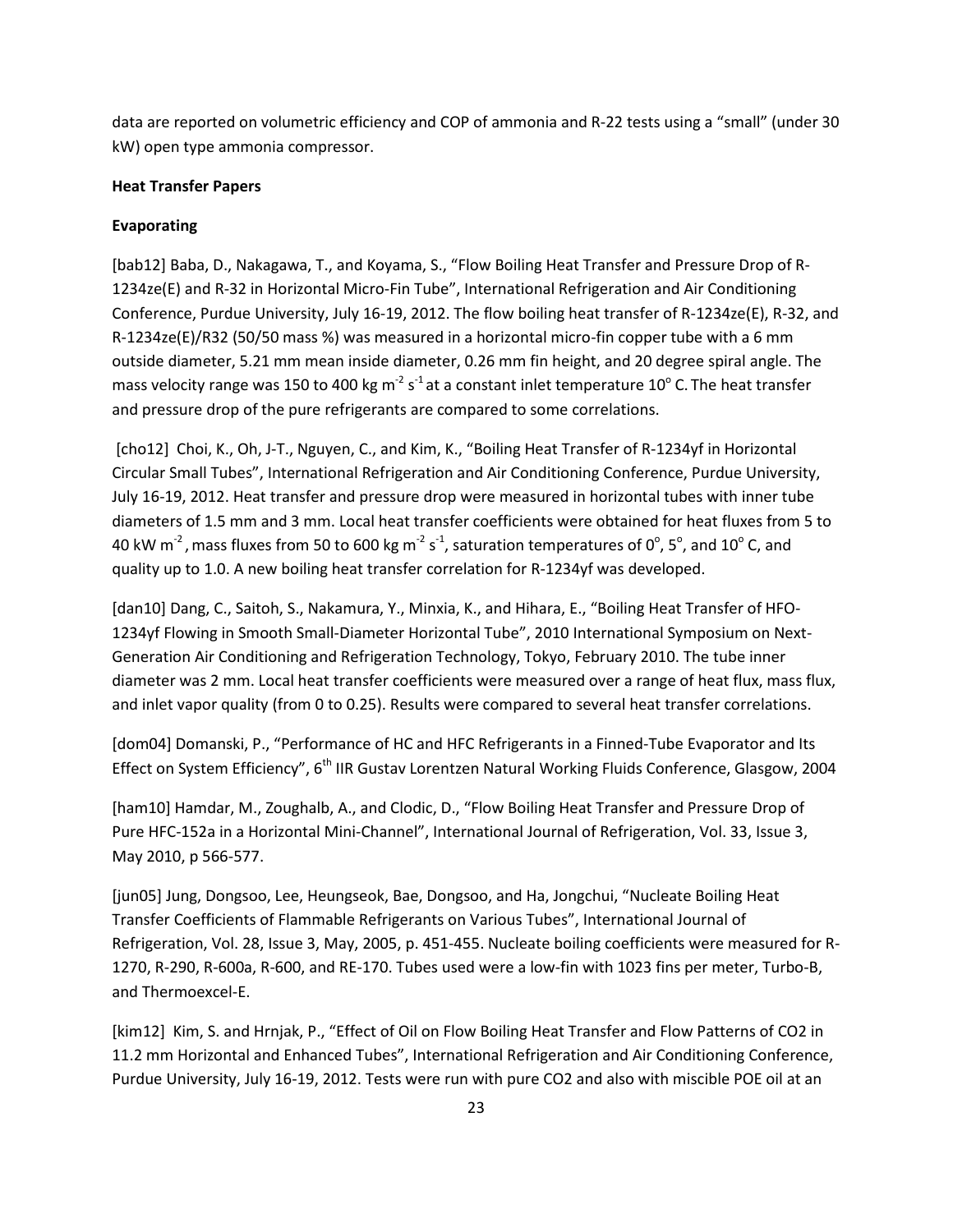oil circulation rate between 0.5% and 2%. The experimental conditions include an evaporation temperature of -15 $^{\circ}$  C, mass fluxes from 40 to 200 kg m<sup>-2</sup> s<sup>-1</sup> with heat fluxes from 0.5 to 10 kW m<sup>-2,</sup> and vapor qualities from 0.1 to 0.8. Oil reduced the heat transfer coefficient of CO2 at low qualities (e.g., 0.1 to 0.4) and low mass fluxes (100-200 kg/m<sup>2</sup>) because of the suppression of nucleate boiling. At vapor qualities above 0.5 where the convective contribution is dominant, oil increases heat transfer coefficients.

[kot08] Kotthoff, S. and Gorenflo, D., "Pool Boiling Heat Transfer to Hydrocarbons and Ammonia: A State-of-the-Art Review", International Journal of Refrigeration, Vol. 31, Issue 4, June 2008, p. 573-602. Data is analyzed for 12 hydrocarbons showing the influence of heat flux and reduced saturation pressure. Correlations are provided. The review closes with short discussions for mixtures of hydrocarbons, for the bundle effect, and for the behavior of advanced tubes.

[li12a] Li, M., Dang, C., and Hihara, E., "Investigation of Flow Boiling Heat Transfer of Binary Mixtures (HFO1234yf/R32) at Two Concentrations in a Smooth Horizontal Tube", International Refrigeration and Air Conditioning Conference, Purdue University, July 16-19, 2012. Two mixtures of R-1234yf/R-32, 80/20 and 50/50 mass %, were used for flow boiling heat transfer measurements in a smooth horizontal tube at a saturation temperature of  $15^{\circ}$  C. The inner diameter of the tube was 4 mm. Mass fluxes ranged from 100 to 300 kg m<sup>-2</sup> s<sup>-1</sup> and the heat flux ranged from 6 to 24 kW/m<sup>2</sup>. Heat transfer coefficients of the mixtures were compared to those of pure R-1234yf. A theoretical heat transfer prediction model was proposed for the mixtures.

[llo07] Llopis, R., Cabello, R., Navarro-Esbri, J. and Torrella, E. "A Dynamic Mathematical Model of a Shell-and –Tube Evaporator. Validation with Pure and Blend Refrigerants", International Journal of Energy Research, Vol. 31, Issue 3, March 2007, p. 232-244. A mathematical model of a shell-and-tube evaporator is based upon continuity, energy conservation, and heat transfer fundamentals. The model is formulated as a control volume combination that represents different refrigerant states along the evaporator. The strategy of working with physical fundamentals allows the steady-state and dynamicstate analysis of any of its performance variables. A steady state validation was made with R-22, R-134a, and the zeotropic blend R-407C. A dynamic validation with transient experimental tests was conducted with R-22.

[mor12] Mortada, S., Zoughaib, A., Arzano-Daurelle, C., and Clodic, D., "Boiling Heat Transfer and Pressure Drop of R-134a and R-1234yf in Minichannels for Low Mass Fluxes", International Journal of Refrigeration, Vol. 35, Issue 4, June 2012, p. 962-973. Tests were conducted in a six-channel tube with rectangular channels of 1.1 mm hydraulic diameter. Mass fluxes were in the range 20 to 100 kg m<sup>-2</sup> s<sup>-1</sup> with heat fluxes from 2 to 15 kW  $m^2$  and vapor quality 0-1. Four different intervals of mass and heat fluxes were detected and heat transfer correlations were proposed for each.

[oh12] Oh, J., Choi, K., Saito, K., et al. "Comparison of Heat Transfer Coefficient During Evaporation of Natural Refrigerants and R-1234yf in Horizontal Small Tubes", 10<sup>th</sup> IIR Gustav Lorentzen Conference on Natural Working Fluids 2012 Proceedings, Delft, The Netherlands, June 25-27, 2012. Evaporation heat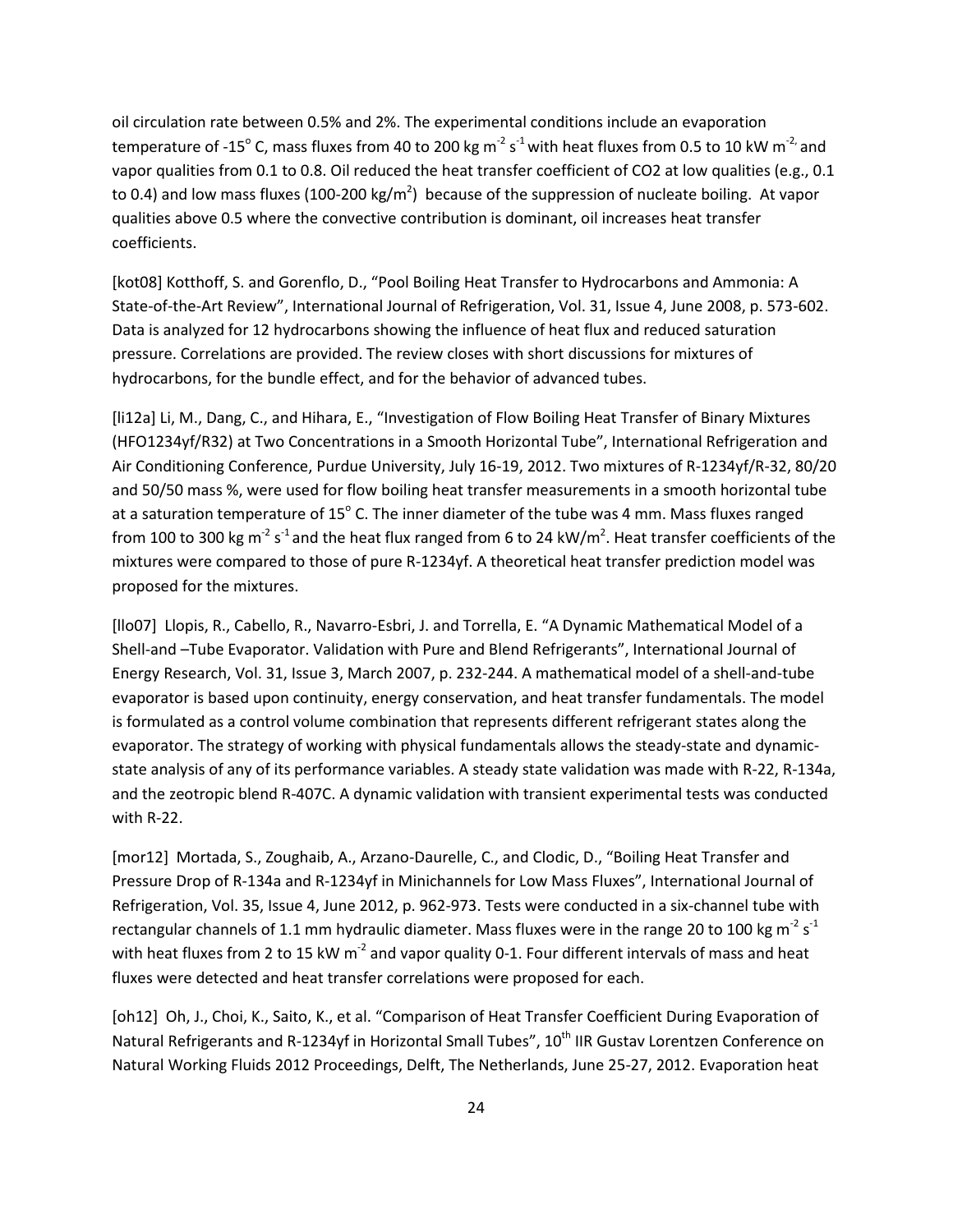transfer of R-744, R-717, R-290, and R-1234yf was measured in horizontal small tubes with inner diameters of 1.5 and 3 mm. Mass fluxes were in the range 50 to 600 kg m<sup>-2</sup> s<sup>-1</sup> with heat fluxes from 5 to 70 kW m<sup>-2</sup> and vapor quality 0-1. Evaporative heat transfer coefficient correlations are proposed.

[pam10] Pamitran, A. S., Choi, K-I., Oh, J-T., and Hrnjak, P., "Evaluation of Heat Transfer Coefficient Correlations Based on Flow Pattern for Two-Phase Flow Boiling of  $C_3H_8$  and CO2 in Horizontal Small Tubes", 2010 International Symposium on Next-Generation Air Conditioning and Refrigeration Technology, Tokyo, February 2010. The tube inner diameters were 1.5 mm and 3 mm. Heat transfer coefficients were measured over a range of heat flux, mass flux, and inlet vapor quality (up to 1.0). Measured heat transfer coefficients were compared with some existing correlations based on the flow pattern. A new correlation is presented.

[par10a] Park, C.Y. and Hrnjak, P.S., "Pure NH3 and CO2 Heat Transfer and Pressure Drop in Horizontal Smooth Tubes for NH3 Two-Stage and NH3/CO2 Cascade Refrigeration Systems: A Review", International Journal of Air-Conditioning and Refrigeration, Vol. 18, Issue 2, 2010, p 85-100

[par10b] Park, Ki-Jung and Jung, Dongsoo, "Nucleate Boiling Heat Transfer Coefficients of R-1234yf on Plain and Low Fin Surfaces", International Journal of Refrigeration, Vol. 33, Issue 3, May 2010, p 553- 557.

[pen12] Peng, L., Wang, X., Han,X., and Chen, G., "Experimental Investigation of Evaporation Heat Transfer and Pressure Drop Characteristics of HFC-161 in a Horizontal Smooth Tube", International Refrigeration and Air Conditioning Conference, Purdue University, July 16-19, 2012. Local evaporating heat transfer coefficients and total pressure drops were measured in a horizontal smooth tube with an inner diameter of 9 mm. Mass fluxes were in the range 100 to 200 kg m<sup>-2</sup> s<sup>-1</sup> with heat fluxes from 15 to 25 kW  $m<sup>2</sup>$  and evaporation temperatures of  $5<sup>o</sup>$  and 10<sup>o</sup> C. The measured heat transfer coefficient of R-161 is higher than that of R-22.

[rig04] Rigola, J., "Numerical Model of In-Tube Ammonia Evaporation, Analysis of Available Heat Transfer Correlations", 6<sup>th</sup> IIR Gustav Lorentzen Natural Working Fluids Conference, Glasgow, 2004

[tho08] Thome, J.R., Cheng, L., Ribatski, G., and Vales, L.F., "Flow Boiling of Ammonia and Hydrocarbons: A State-of-the-Art Review", International Journal of Refrigeration, Vol. 31, Issue 4, June 2008, p. 603- 620. A comprehensive review of flow boiling heat transfer, two-phase pressure drops, and flow patterns of ammonia and hydrocarbons applied in HVAC&R is presented. Further research needs are identified at the conclusion of the paper.

[tib12] Tibirica, C., Ribatski, C., and Thome, J., "Flow Boiling Characteristics for R-1234ze(E) in 1.0 and 2.2 mm Circular Channels", ASME Transactions – Journal of Heat Transfer Vol. 134 (2), 2012

[zha12] Zhao, Y., Liang, Y., Sun, Y., and Chen, J., "Development of a Mini-Channel Evaporator Model Using R-1234yf as Working Fluid". International Journal of Refrigeration, Vol. 35, Issue 8, December 2012, p. 2166-2178. R-1234yf test data from six different evaporator samples were compared to model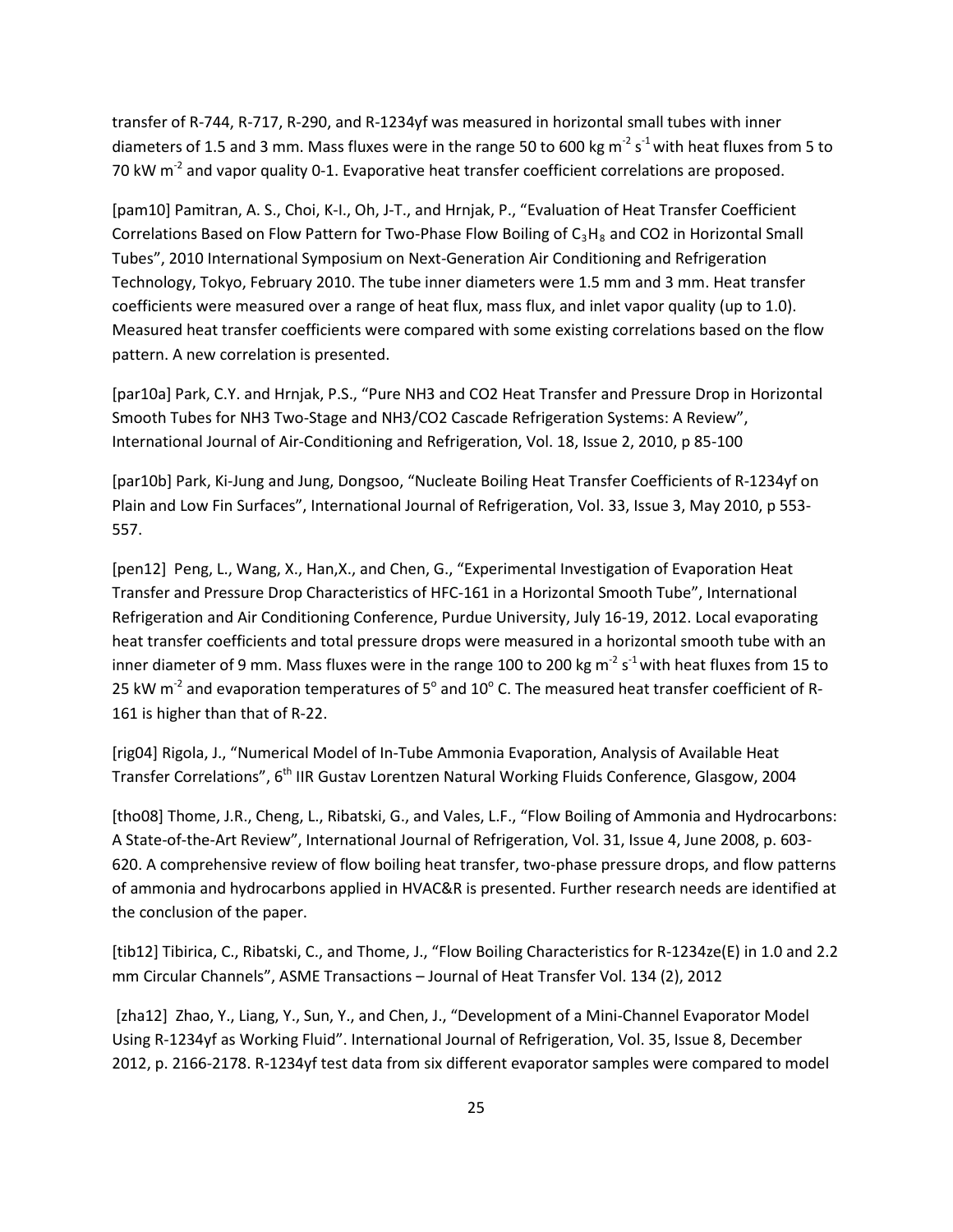predictions under typical conditions for an automotive air conditioning system. The model using Kandikar's correlation to calculate two-phase heat transfer provided the best results. Under the same conditions R-1234yf has a lower two-phase heat transfer coefficient than R-134a.

### **Condensing**

[cav10a] Cavallini, J.S., Del Col, C., and Zilio, C., "In Tube Condensing Performance of Refrigerants Considering Penalization Terms (Exergy Losses) for Heat Transfer and Pressure Drop", International Journal of Heat Transfer, 2010, p.2885-2896.

[del10] Del Col, D., Torresin, D., and Cavallini, A., "Heat Transfer and Pressure Drop During Condensation of the Low GWP Refrigerant R-1234yf", International Journal of Refrigeration, Vol. 33, Issue 7, November 2010, p 1307-1318.

[del12] Del Col, D., Bortolin, S., Bortolato, M., and Rossetto, L., "Condensation Heat Transfer and Pressure Drop with Propane in a Minichannel", International Refrigeration and Air Conditioning Conference, Purdue University, July 16-19, 2012. The local heat transfer coefficient was measured during condensation of propane in a 0.96 mm diameter circular minichannel. Tests were carried out at mass fluxes ranging from 100 to 800 kg m<sup>-2</sup> s<sup>-1</sup>. The test data was compared to available correlations.

[fer12] Fernandez-Seara, J., and Uhia, F., "Heat Transfer and Friction Characteristics of Spirally Corrugated Tubes for Outer Ammonia Condensation". International Journal of Refrigeration, Vol. 35, Issue 7, November 2012, p. 2022-2032. Experiments evaluated the heat transfer and friction characteristics of spirally corrugated tubes for the outer condensation of ammonia. The tubes were stainless steel with 18/20 mm nominal diameters. Tests were run at a saturation temperature of 40 $^{\circ}$  C and wall subcooling from 1 to 7.5° C. Heat transfer coefficients on both sides of the tubes and friction factors inside the tubes were measured. The condensation coefficients were close to those of a smooth tube. The inner heat transfer enhancement factors ranged from 2.11 to 2.53.

[hos12] Hossain, A., Onaka, Y., and Miyara, A., "Experimental Study on Condensation Heat Transfer and Pressure Drop in Horizontal Smooth Tubes for R-1234ze(E), R-32, and R-410A", International Journal of Refrigeration, Vol. 35, Issue 4, June 2012, p. 927-938. Heat transfer and pressure drop measurements were made in a horizontal smooth copper tube with a diameter of 4.35 mm and length of 3.6 m. Tests were conducted for mass fluxes varying from 150 to 400 kg m<sup>-2</sup> s<sup>-1</sup> and saturation temperatures ranging between 35 $^{\circ}$  and 45 $^{\circ}$ C over the vapor quality range from 0.0 to 1.0. The heat transfer of R-1234ze(E) was about 20%-40% lower than for R-32 but 10%-30% higher than for R-410A at a saturation temperature of 40 $\degree$  C. Results were compared with existing prediction methods for condensing refrigerants.

[hrn12] Hrnjak, P. "Low Refrigerant Charge – With a Focus on Microchannel Heat Exchangers", ASHRAE/NIST Refrigerants Conference, October 29-30, 2012, Gaithersburg MD. USA . This paper presents strategies for charge reduction in components of air conditioning and refrigeration systems. A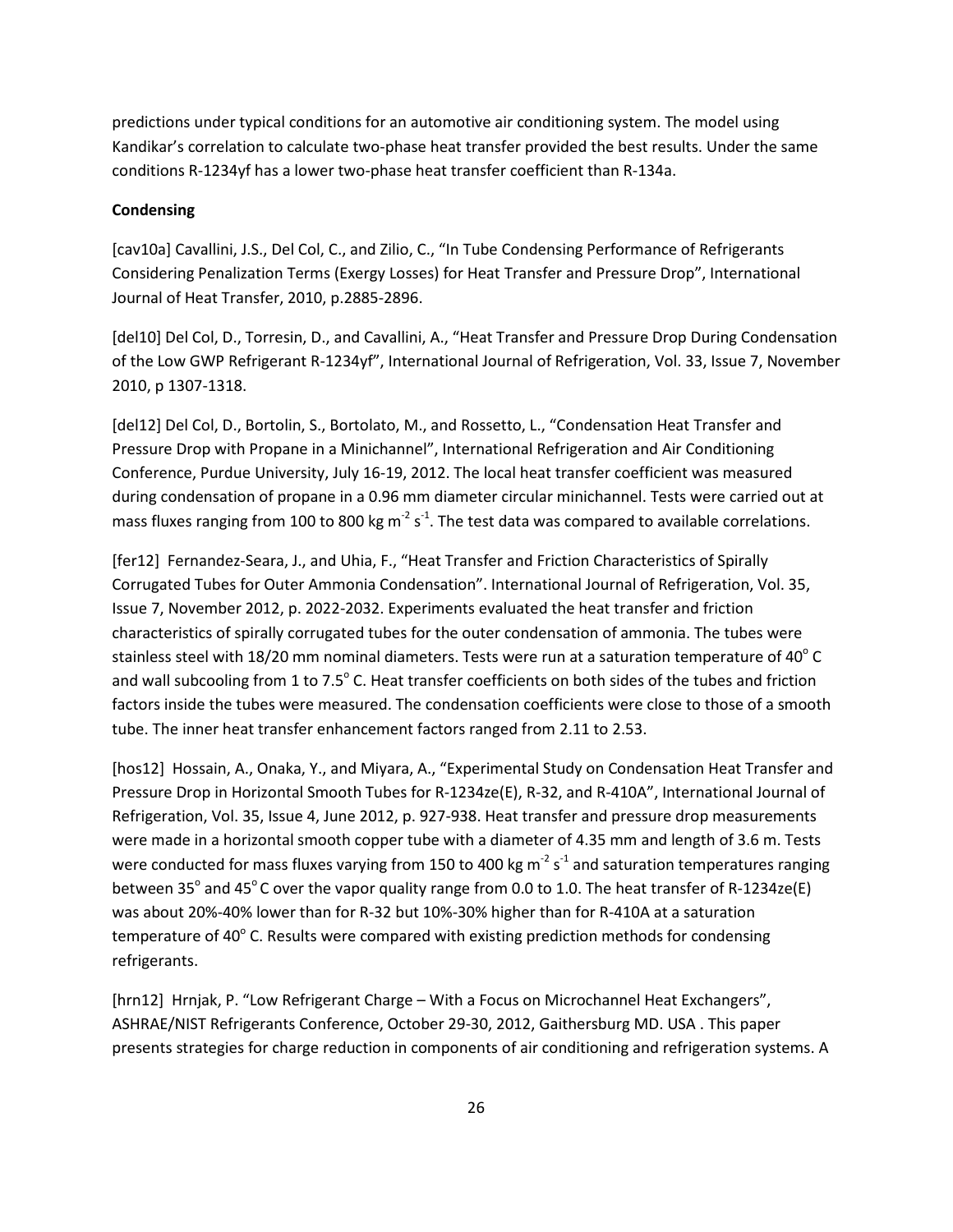particular focus is on condensing heat exchangers, particularly microchannel condensers. Comparisons of refrigerants based on their potential for low condenser charge are included.

[iqb12] Iqbal, I. and Bansal, P., "In-tube Condensation Heat Transfer of CO2 at Low Temperatures in a Horizontal Smooth Tube", ". International Journal of Refrigeration, Vol. 35, Issue 2, March 2012, p. 270- 277. CO2 condensation heat transfer was measured in a horizontal smooth tube of 6.52 mm internal diameter at saturation temperatures between 0<sup>°</sup> and -15<sup>°</sup> C with mass fluxes from 50 to 200 kg m<sup>-2</sup> s<sup>-1</sup> and for various vapor qualities. A new empirical correlation was developed to improve the prediction of CO2 heat transfer coefficients.

[jun04] Jung, D., Chae, S., Bae, D., and Oho, S., "Condensation Heat Transfer Coefficients of Flammable Refrigerants", International Journal of Refrigeration, Vol. 27, Issue 3, May 2004, p. 314-317. Condensation heat transfer coefficients were measured for R-1270, R-290, R-600a, R-600, RE-170, and R-32 on a plain tube.

[koy11] Koyama, S., Baba, D., and Nakahata, H., "Experimental Study on Heat Transfer and Pressure Drop Characteristics of Pure Refrigerant R-1234ze(E) Condensing on a Horizontal Micro-Fin Tube", International Congress of Refrigeration, Prague, Czech Republic, August 21-26 2011. Condensation heat transfer inside a 6 mm copper tube with 0.26 mm fin height and 20 degree helix angle was studied over a range of mass velocities. Effects of mass velocity on heat transfer and pressure drop were determined and compared with previous correlations.

[li12b] Li, M., Dang, C., and Hihara, E., "Experimental and Theoretical Study on Condensation Heat Transfer of Nonazeotropic Refrigerant Mixture R-1234yf/R-32 Inside a Horizontal Smooth Tube", International Refrigeration and Air Conditioning Conference, Purdue University, July 16-19, 2012. Two mixtures of R-1234yf/R-32, 52/48 and 77/23 mass %, were used for condensing heat transfer measurements in a smooth horizontal tube with an inner diameter of 4 mm. Mass fluxes ranged from 100 to 300 kg  $m^2 s^{-1}$ . Heat transfer coefficients of the mixtures were evaluated by combining correlations of heat transfer and mass transfer at both the vapor side and the liquid side.

[lon12] Longo, G. and Zilio, C., "HFO1234yf Condensation Inside a Brazed Plate Heat Exchanger", International Refrigeration and Air Conditioning Conference, Purdue University, July 16-19, 2012. Heat transfer coefficients and pressure drops were measured for condensation inside a brazed plate heat exchanger. The effects of saturation temperature, mass flux, and superheating were investigated. R-1234yf exhibits heat transfer coefficients lower by 10-12% and frictional pressure drops lower by 10- 20% than R-134a under the same operating conditions.

[man12] Mancin, S., Del Col, D., and Rossetto, L., "R-32 Partial Condensation Inside a Brazed Plate Heat Exchanger", International Refrigeration and Air Conditioning Conference, Purdue University, July 16-19, 2012. Experimental measurements were made during partial condensation of superheated R-32 in a commercial brazed plate heat exchanger prototype. The effects of 5, 10, 15, and 25 K superheat were explored. Measurements were carried out at mass fluxes of 15-40 kg m<sup>-2</sup> s<sup>-1</sup> and outlet vapor quality from 0.0 to 0.65. The data were collected at around 36.5° C saturation temperature. The data was used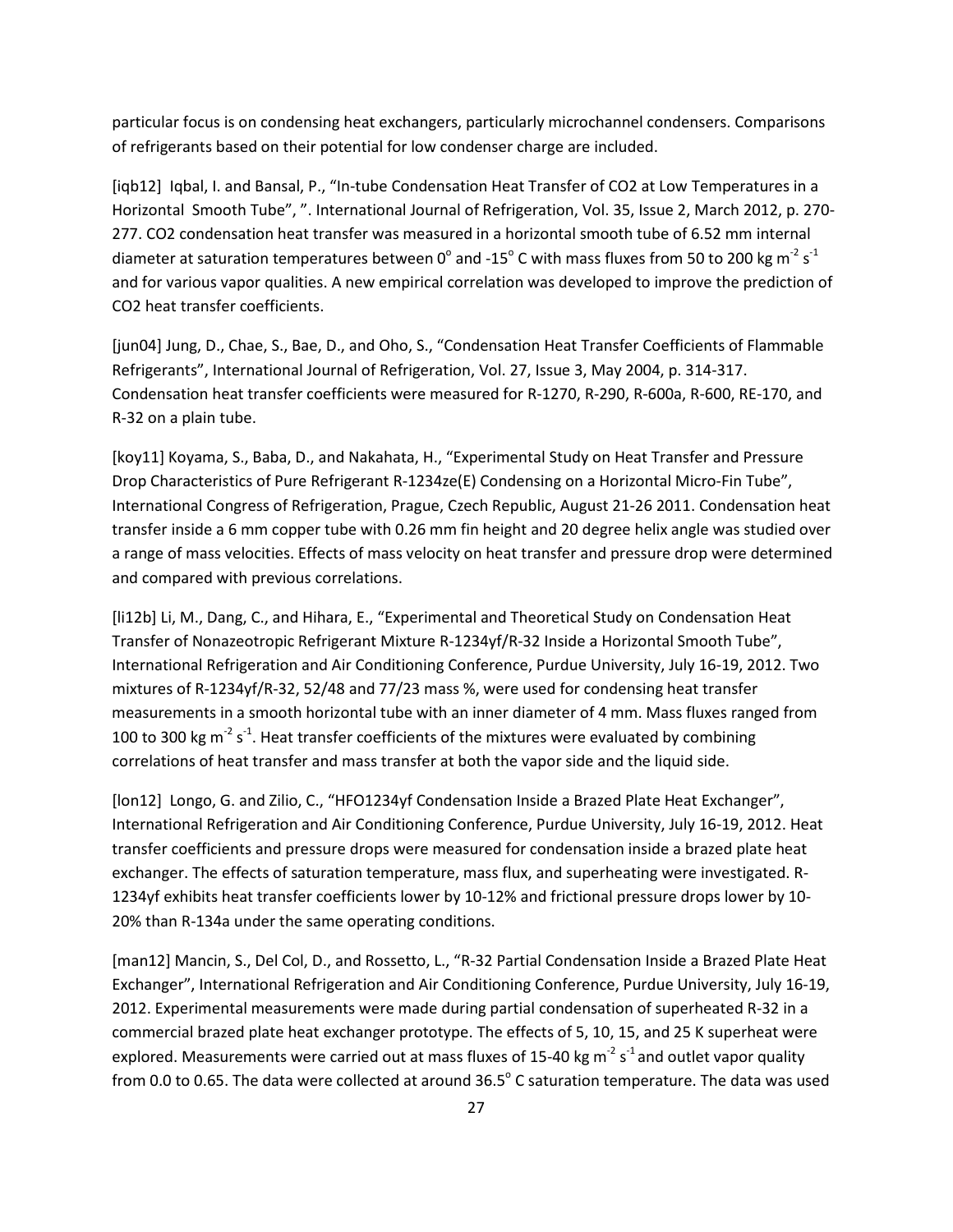to validate a step-by-step model for calculating heat transfer coefficient taking superheating into account.

[miy08] Miyara, A., "Condensation of Hydrocarbons – A Review", International Journal of Refrigeration, Vol. 31, Issue 4, June 2008, p. 621-632. Recent studies of condensation are reviewed. For in-tube condensation, heat transfer coefficients of smooth tubes correlate well with a previously proposed equation developed for fluorocarbons. Little data is available for enhanced tubes. In the case of condensation on a horizontal tube, heat transfer on a smooth tube is explained well by the Nusselt theory. Different heat transfer coefficients appear for enhanced tubes. Since blended hydrocarbons may be used, models of mixed vapor condensation also are reviewed.

[par08] Park, K-J. Jung, D., and Seo, T., "Flow Condensation Heat Transfer Characteristics of Hydrocarbon Refrigerants and Dimethyl Ether Inside a Horizontal Plain Tube", International Journal of Multiphase Flow, Vol. 34, Issue 7, July 2008, p. 628-635. Flow condensation heat transfer coefficients are measured for R-22, propylene, propane, DME, and isobutene in a horizontal plain tube. Heat transfer and pressure drop data are obtained in the vapor quality range 10-90%.

[par11] Park, K-J., Kang, D., and Jung, D., "Condensation Heat Transfer Coefficients of R-1234yf On Plain Low Fin, and Turbo-C Tubes", International Journal of Refrigeration, Vol. 34, Issue 1, January 2011, p 317-321

[son12] Son, C-H. and Oh, H-K., "Condensation Heat Transfer Characteristics of CO2 in a Horizontal Smooth-and Microfin-Tube at High Saturation Temperatures", Applied Thermal Engineering, Vol. 36, No. 1, April 2012, p. 51-62. The heat transfer characteristics of CO2 at high saturation temperatures in a horizontal smooth- and microfin-tube were measured over a range of temperatures (20 $^{\circ}$ -30 $^{\circ}$ C) and mass flux. Data was compared against previous heat transfer correlations. Relatively good agreement was found with a different existing correlation for each type of tube.

[wan12] Wang, L., Dang, C., and Hihara, E., "Experimental Study on Condensation Heat Transfer and Pressure Drop of Low GWP Refrigerant R-1234yf in a Horizontal Tube", International Journal of Refrigeration, Vol. 35, Issue 5, August 2012, p. 1418-1429. Condensation heat transfer of R-1234yf was measured in a horizontal tube with an inner diameter of 4 mm. The mass flux range was 100-400 kg m<sup>-2</sup> s<sup>-1</sup> and saturation temperatures were 40°, 45°, and 50° C. Results were compared to those with R-134a and R-32. The researchers also observed the two-phase flow patterns in the tube. The Haraguchi correlation agreed fairly well with the experimental data.

#### **Evaporating and Condensing Heat Transfer**

[cav12] Cavallini, A., Brown, j., and Zilio, C., "Thermophysical Properties, Heat Transfer, and Pressure Drop of HFOs", ASHRAE/NIST Refrigerants Conference, October 29-30, 2012, Gaithersburg MD. USA . Heat transfer and pressure drop performance of halogenated propene isomers are presented for in-tube condensation and in-tube flow boiling. The paper presents information for R-1233xf, R-1233zd(E), R-1234yf, R-1234ze(E), and R-1234zf. In addition to these pure fluids, heat transfer and pressure drop